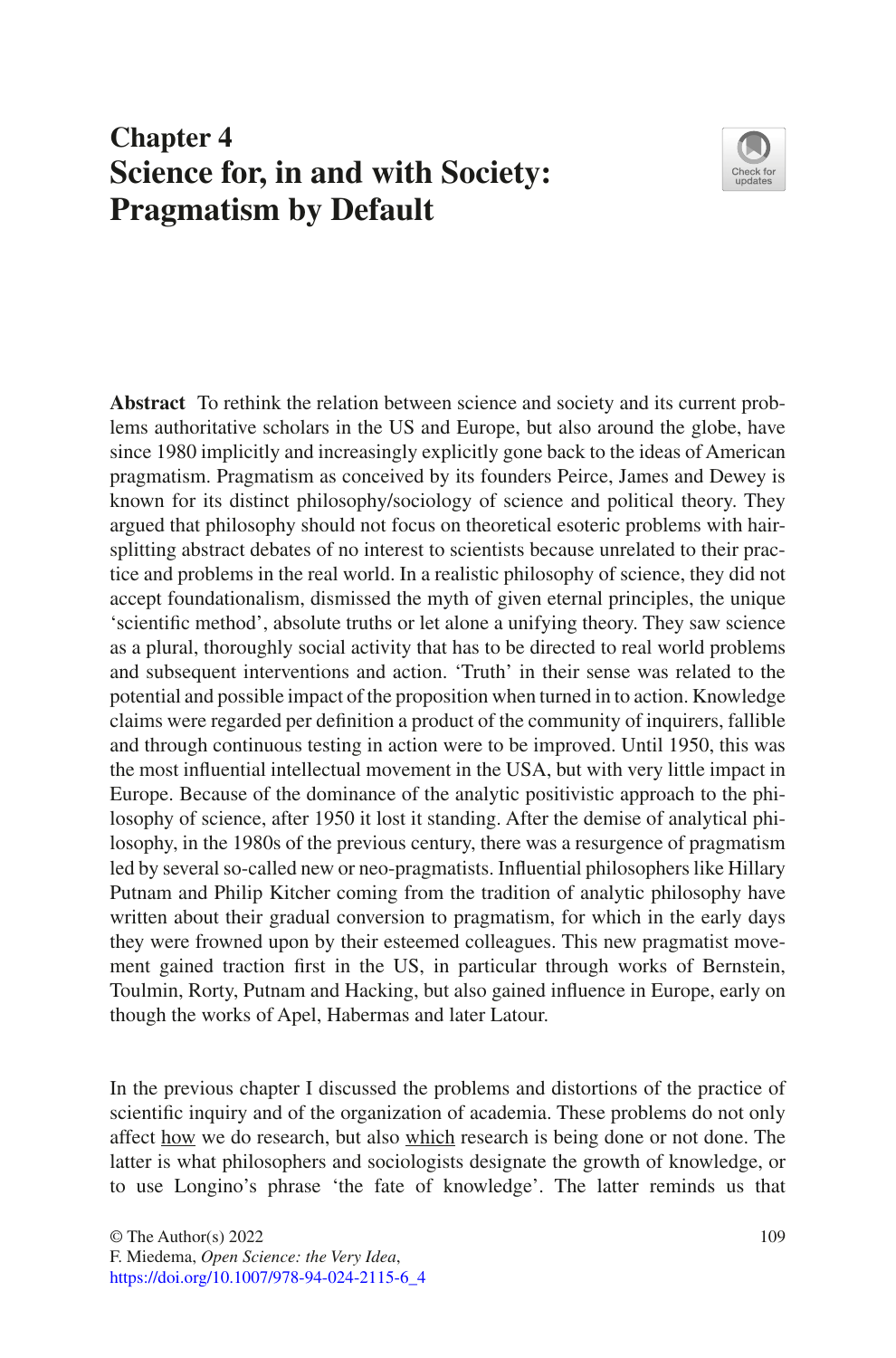knowledge claims can be reconsidered and refuted, but we also can think of knowledge that never was. It was not produced because the required inquiry it was decided, or even never consciously considered nor decided, not to be pursued. This is, as discussed in Chap. [3,](https://doi.org/10.1007/978-94-024-2115-6_3) not the classical problem of the 'invisible hand', but directly refects the politics of science and research in academia infuenced by idiosyncratic or otherwise motivated scientists, public and private funders and government agencies. This process is operated by very 'visible hands' belonging to a large number of individuals who are serving on boards and advisory or grant committees like NIH study sections of the many institutions and organizations of the science system, at the institutional, national and international level. These organizations still dominantly use frontstage narratives that largely originate from two major sources one from the inside and the other from the outside. From the inside it was the Legend with all the preconceived ideas and its consequences, discussed in the previous chapters, and from the outside it was the capitalist ideas of economic power and proft and of technological control in the modern knowledge society. These two ideologies have in strong synergy since the 1980s shaped scientifc inquiry with serious consequences for the growth of knowledge and thus for society at large and at the personal level for the lives we live. This is experienced daily and is being increasingly recognised by virtually all researchers in the international scientifc community, which in the past ten years has led to a global discussion of how science is broken and how to improve or, if possible, fx it.

Before going to discuss the prospects, opportunities, pitfalls and dangers for change of the aims and institutional organization of scientifc inquiry, I will take a step back and refect on the consequences of the conclusion of the previous chapter that the academy and the practice of research are in need of serious change. To successfully make this change happen, a series of essential changes have to be made, with the required precautions taken, that will gradually promote and enable the required transition in the coming years. For this transition we need to understand (as Hacking would say, 'take a good look at') the modern practice of science, how it is done in the daily life of researchers, but also how researchers off the record talk amongst each other about what they do. It is as important to understand how in general the community of researchers in fosters a particular image of science especially when talking to lay audiences and when scientists or science administrators appear in the media. It has become clear in the previous chapters that the popular image is a Legend and does not at all match with what the practice of science is and how research is (and was) done. That classical myth, although obsolete and untenable, is still dominant, and more important, inhibitory to the required change to make science and research ft for the future. In this chapter I will argue for a powerful alternative theory and vision. This new narrative needs to provide a modern, more social and humanistic image which must have a frm basis in modern thinking in philosophy, history and sociology of science. This modern image must thus not be a myth like the Legend but must be being recognized and practiced by active researchers and be an all-encompassing empirical account and theory about the many different styles and practices of scientifc and scholarly research, in the past and at present.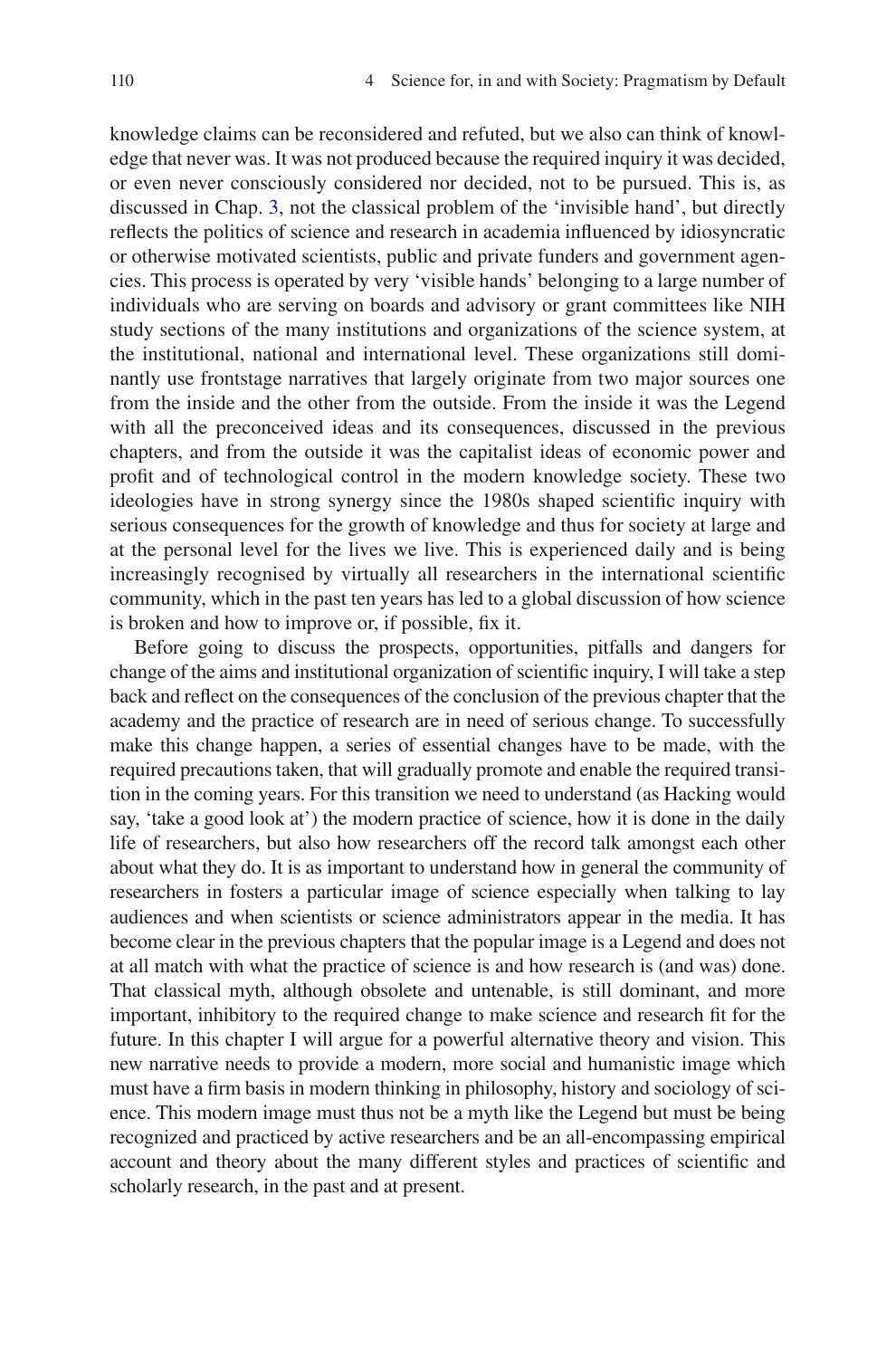Several writers about science who have discussed the practice of science have described new modes of science as it has developed since the 1980s or should develop, using labels like 'industrialized' (Ravetz, [1971\)](#page-18-0) and 'post-normal' (Ravetz, [2011\)](#page-18-1), 'post-academic' (Ziman, [1994,](#page-18-2) [2000\)](#page-18-3), 'Mode-2' (Gibbons et al., [1994\)](#page-17-0).

Ravetz [\(1971](#page-18-0)), Ziman [\(2000](#page-18-3)) and Nowotny et al. [\(2001](#page-18-4)) do elaborate on a general practical theory and philosophy of science which explicitly refers to recent developments in the philosophy and sociology of science and more broadly in STS research after 1980. As discussed above, until the early 1990s, the truly multidisciplinary Science and Technology Studies, which is what these writers practiced, had still to come of age as a respectable academic discipline in its own right. Mainstream professionals guarded the tribal fences between philosophy, sociology, anthropology, psychology, economics and history of science. This has not promoted our understanding of the interrelationships of society and science in history and modern times. Toulmin as we saw complained about it in the late 1950s. Even Bruno Latour who notoriously and successfully has been crossing these borders, which he argues is common in anthropological studies of tribal life in the Amazon or New Guinea, complained in his *'We have never been modern*" about these dualistic seams between nature, culture and the sciences. *'We pass from a limited problem - why do the (sociotechnological) networks remain elusive? Why are science studies ignored?- to a broader and more classical problem: what does it mean to be modern?- When we dig beneath the surface of our elders; surprised at the networks that- as we see itweave our world, we discover the anthropological roots of the lack of understanding. Fortunately, we are being assisted by some major events that are burying the old critical mole in its own burrows. If the modern world in its turn is becoming susceptible to anthropological treatment, this is because something has happened to it. ….*

*we have known that it took a cataclysm like the Great War for intellectual culture to change it habits slightly and open its doors to the upstarts who had been pale before* (Quotes are from section 1.3) (Latour, [1993\)](#page-18-5).

Although Latour continues this observation with the fall of the Berlin Wall in 1989, another cataclysmic global shock, for me his lines take us back to Chap. [1](https://doi.org/10.1007/978-94-024-2115-6_1), and John Dewey who at the beginning of the twentieth century in fact before and after the Great War of 1914–1918, argued for another science and philosophy, that both are socially and culturally more inclusive and refexive than the (natural) sciences of his days. It is pragmatism that recently many became to believe provides the best approach for our understanding of and contributing to the complex of society and science. The pragmatist theory of scientifc inquiry, developed predominantly between 1870 and 1940 by the early American pragmatists, Peirce, Dewey and James, was rejuvenated and modernized by a group of high-profle 'new pragmatists' (Misak, [2007](#page-18-6)) in the second half of the last century. In this chapter, I will briefy discuss the essential features of pragmatism and argue that it provides the default theory and concepts of the aims and practice of science since it is open, nondogmatic and pluralistic, inclusive and contextual, lives up to our present state of hyper-modernism and acceleration with fuidity of place and time. For the researchers it does not provide a mythical 'scientifc method/idealistic, positivist Cartesian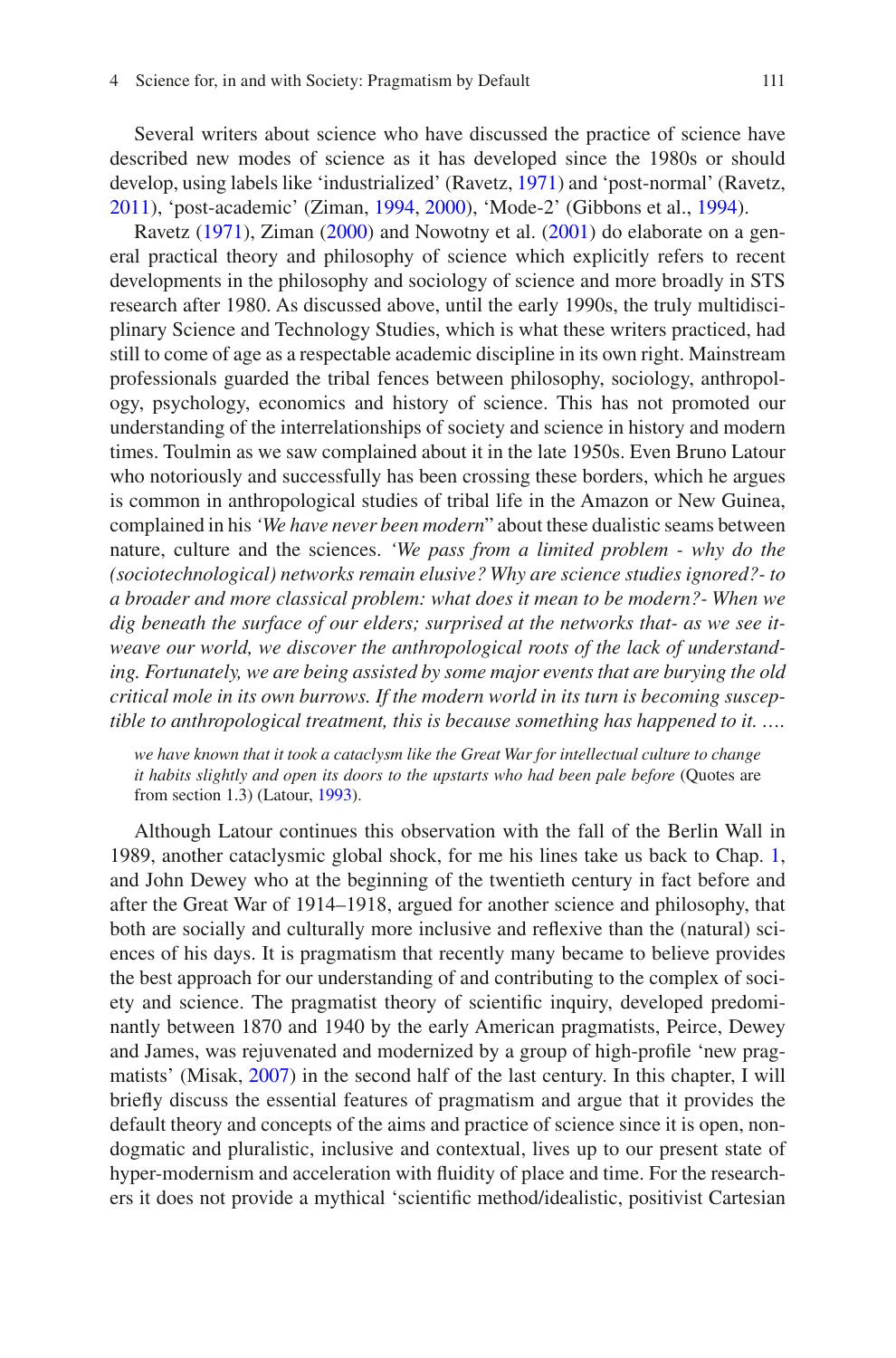certainty based on formal rules and foundations, however, it does provide rich guidance and understanding of the objectivity of the reasoning, and functioning of the processes and practices of the communities of inquiry in the sciences and humanities and how they may change over time. Pragmatism is clear about the intersubjective procedure of evaluation of our accepted scientifc beliefs, importantly in applying and testing them in actions and interventions and is honest about the intrinsic fallibility of our beliefs. Pragmatism is fallibilistic but is in essence against scepticism. Scepticism may be a fne attitude for the study room, academic debates and for papers, but it loses force in the outside world.

Pragmatism in principal sees scientifc research as a means to an end. The ultimate aim is to address and alleviate problems and issues that prevent people from living the good life. Therefore, science must constantly engage with the publics and their problems and science is thus seen a key component of the aspiration of the true idea of democracy, not naive but realizing all its issues (Dewey & Rogers, [2016\)](#page-17-1). This all-encompassing concept of theory and practice can provide guidance for shaping the organization of modern science and inquiry, of aims and ownership and the common good, participation, processes, ideal deliberations and agenda setting, inclusive evaluation criteria - incorporating facts, values and goals, action, interventions and implementation- and social refexivity of all these steps which is needs [inside] because it hits us from [outside] from an ever more rapidly changing hyperrefexive modern society (Beck et al., [1994;](#page-17-2) Nowotny et al., [2001\)](#page-18-4). Outside and inside in the previous sentence were put in brackets because the classically defned boundaries between science and society, the experts and lay publics, are and have always been permeable, which was experienced with a negative connotation as leaky by those who had held on to the dualities of the scientifc method of the Legend.

#### **4.1 Pragmatism by Default**

Given these considerations about science and society, and the demise of analytical philosophy, there are two main reasons why it is believed that pragmatism with the diverse new pragmatist interpretations of recent times is the best idea of science and philosophy of science. First, it provides insight and understanding which matches the practice of science since it starts from a realistic historical and sociological understanding of the social practice of science. Second, for philosophers of science who are active in the post-empiricist positivist era, pragmatism appears to be an acceptable and fruitful philosophical proposition that is not impeded by esoteric problems as empiricism and positivism both are.

For the philosophers who started their training and academic careers before the 1960s or even 1970s and whose philosophical thinking until late in life has been dominated by positivism or various kinds of theories of empiricism and realism, this 'pragmatic turn' has not been easy. All of them in their articles and books literally describe it as a process of conversion, a paradigm shift which was frowned upon or ridiculed by their peers and colleagues.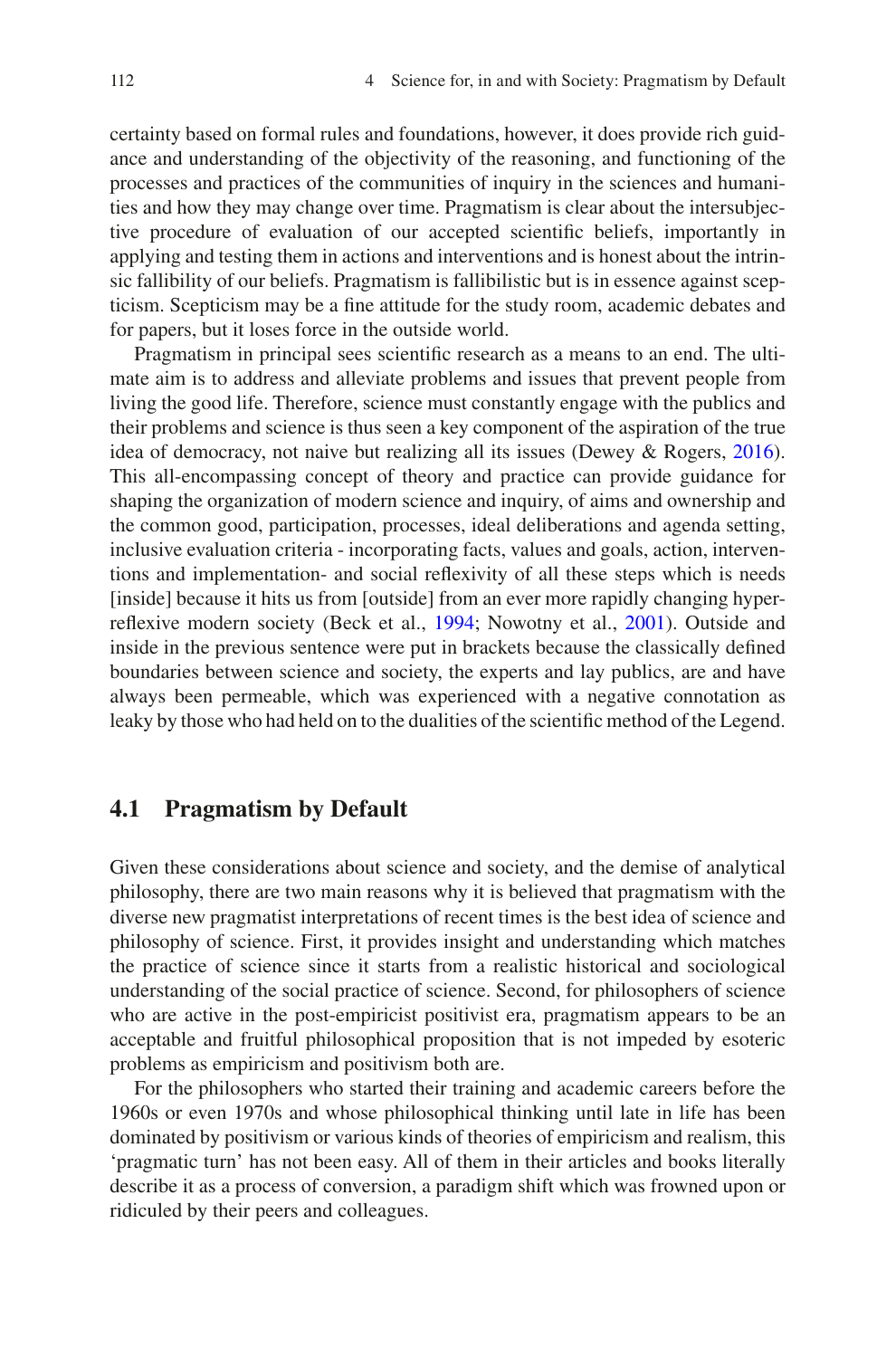Most writers about pragmatism describe how pragmatism in the USA was dominant until the 1930s but was rapidly overtaken by the analytical tradition (Diggins, [1994;](#page-17-3) Misak, [2013\)](#page-18-7). With the rise of the analytic positivistic tradition -which the members of the Vienna Circle, after feeing Europe in the 1930s have spread across the USA- pragmatism rapidly lost its infuence. As we have seen (in Chap. [2](https://doi.org/10.1007/978-94-024-2115-6_2)), mathematics and the natural sciences as dominant models for science and the Cartesian system of dualisms shaped the analytical and linguistic turn in philosophy of science. In the eyes of the diehard philosophers of those days, compared to the rational and formal approach of logical positivism and empiricism, pragmatism had little of epistemology and of a formal philosophical system to offer. Peirce's philosophy was nearest to such a system with his analysis of the three methods of inference: induction, deduction and abduction. Because of this, Popper and the Popperians and some philosophers who came through the analytical tradition, like Nagel, Putnam, Hacking and later Misak, had strong affnity for Peirce. James and Dewey did not bother with that formal philosophy and explained their thoughts and argued and reasoned in plain language. The new-pragmatists, like Rorty, Bernstein and Kitcher where more engaged with James and Dewey's broader view about the social and political, 'science in democracy' as Kitcher called it. Make no mistake, this writing style, reasoning and argumentation devoid of the esoteric 'analytical-logical-formal' however, is misleading regarding the depth of thought and insight proffered, as Putnam said about Dewey and Hacking said about Peirce and James.

#### **4.2 Why Bother?**

I believe that for practising scientists, both natural scientist and scholars from SSH, who have a certain degree of proper self-understanding of their methods, the meaning of its intersubjectivity, the limitations of its claims and the social aspects of their practice of inquiry, pragmatism may well be considered a most realistic image and theory of their daily work. Moreover, even those who have not refected a lot, or young professionals who not yet thought a lot about these issues, which we know is not unusual at least in the biomedical and natural sciences, pragmatism may come on to them as quite naturalistic descriptive. What then does pragmatism have to offer to them? Given what I discussed in Chap. [2](https://doi.org/10.1007/978-94-024-2115-6_2), in the confned space of the practice of inquiry, studying and researching, doing experiments and interventions -in the library, the lab, the clinic or in societal practices- not too much. At that level, scientists, do adhere to validated and accepted methods, logics and procedures of their respective disciplines, but do not bother on a daily basis with the higher levels of philosophical assumptions. So why should they, or we, now bother about pragmatism? They, and we, should very much care about pragmatism. We have seen in Chap. [3](https://doi.org/10.1007/978-94-024-2115-6_3) that only one level up, where the mundane matters of management like strategy, policy and governance are discussed, the assumptions of the Legend still reign. This is most visible as soon as we have to consider issues of quality, excellence, acceptability, impact, and evaluation. Then assumptions of the Legend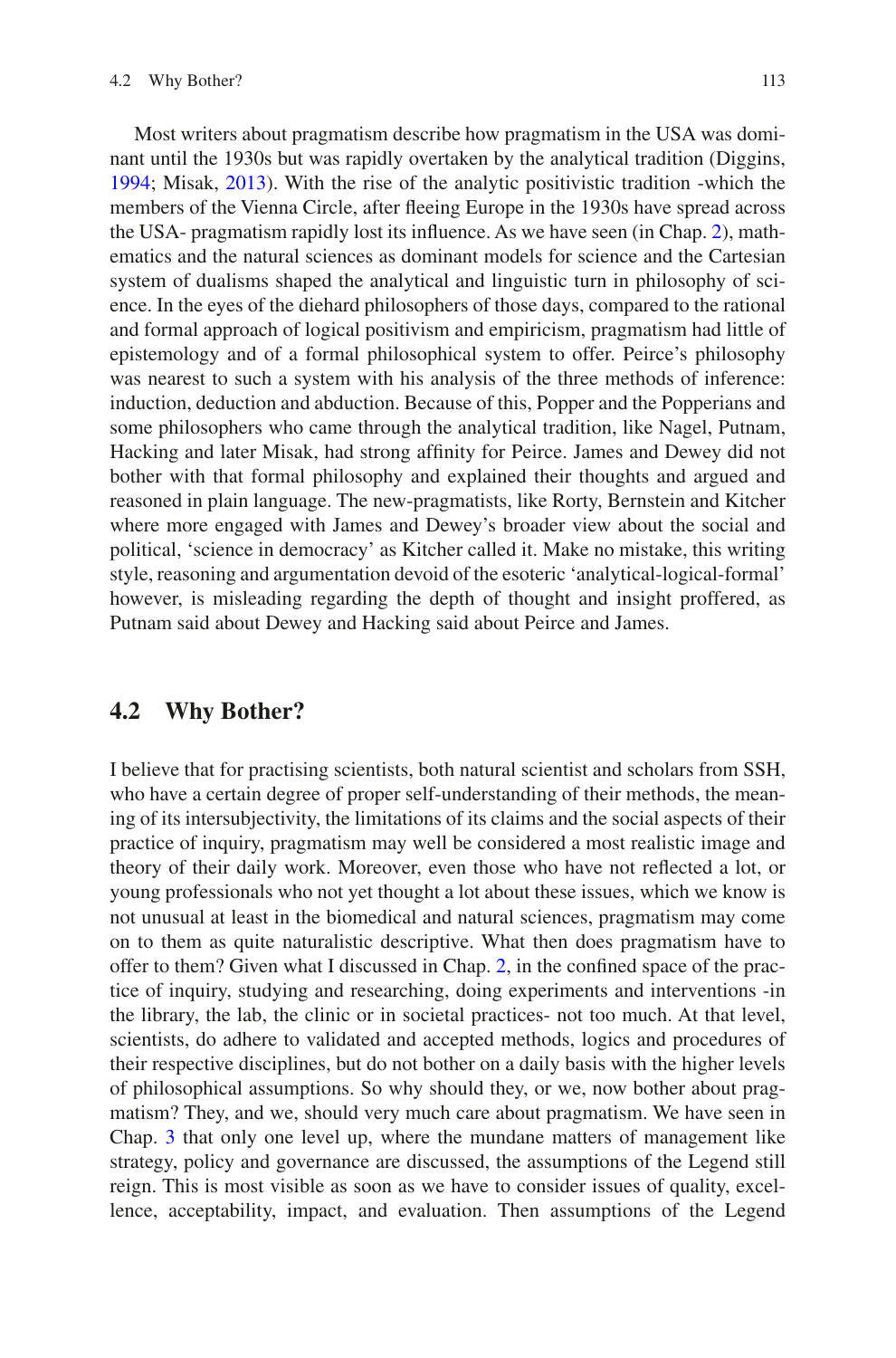immediately become visible and are at the table in the deliberations which sets scene and tone and in part cause the distortions discussed in Chap. [3.](https://doi.org/10.1007/978-94-024-2115-6_3) It is at this level that pragmatism will provide realistic guidance for these deliberations and agenda setting, inclusive evaluation criteria - incorporating facts, values and goals, action, interventions and implementation- and social refexivity of all these steps. At an even higher level, it likewise can be instrumental for shaping the mission and strategy of the organization and government of science at institutional and national level, regarding its higher purpose, aims and ownership and relation to the wider public. At this level, pragmatism because of its realistic, modern, open and democratic view of science, allows for a better narrative with responsibility in how we communicate about science and research to and importantly engage with the various public representatives and public debates and in the media. What forces were working against the pragmatic turn?

Reading the vast body, or even the top 10% of the literature of the past 30 years on pragmatism and the pragmatic turn is impossible and I believe not required for the argument to be made in this book. There is, paradoxically already a lot of esoteric writing about these philosophers whose thesis it was that philosophy should not deteriorate into esoteric writing that does not bother anybody in the real world anymore. The secondary literature on the classical philosophers, Russel, Popper, Kuhn and Wittgenstein, the famous Vienna Circle and the Frankfurt School is also vast, and many have read not so much the original texts but overviews in the books about philosophy of science and modern science. Until very recently, textbooks of the philosophy of science, even philosophy of the humanities, social science and even sociology rarely mention or discuss the work of the early pragmatists, some do refer to Rorty's progressive interpretations of James and Dewey. When I recently confronted some well-known Dutch authors of these textbooks who I knew clearly do sympathize with pragmatism with this omission, they shrug their shoulders. They reply with the words 'I thought it was not yet philosophically developed enough' or that 'it is not yet suitable for introductory texts books'. Instead, we offer our students mainly still the myth of The Legend vintage 1950s, with sometimes a small side dish of Kuhn vintage 1962 and a glims of the early works of Latour vintage 1979 or 1983 with the explicit warning 'watch out it's spicy'.

Barker and Kitcher, however in their very nice textbook *Philosophy of Science* (2013), where the demise of logical positivism is spelled out, if not celebrated, discuss how we are now able to come to a realistic image of the pluriform practices and can be frank about the limitations of the sciences. Even there, no reference to an alternative realistic narrative of pragmatism is to be found (Barker & Kitcher, [2013\)](#page-17-4). This is of interest given the life-long struggle of Kitcher with his conversion described in Chap. [2](https://doi.org/10.1007/978-94-024-2115-6_2). In his *'Preludes to Pragmatism*' and '*The Ethical Project'* written in the same years as his 2011, he takes Dewey's pragmatism as the leading philosophy to think about modern science and ethics in democracy (Kitcher, [2011,](#page-18-8) [2012\)](#page-18-9). Is it really the case that main-stream philosophers, sociologists and science and technology scholars writing about science consciously kept a safe distance to pragmatism because intellectually and emotionally the gap between the Legend and pragmatism was too big for them? Yes, and Kitcher is most frank about it on the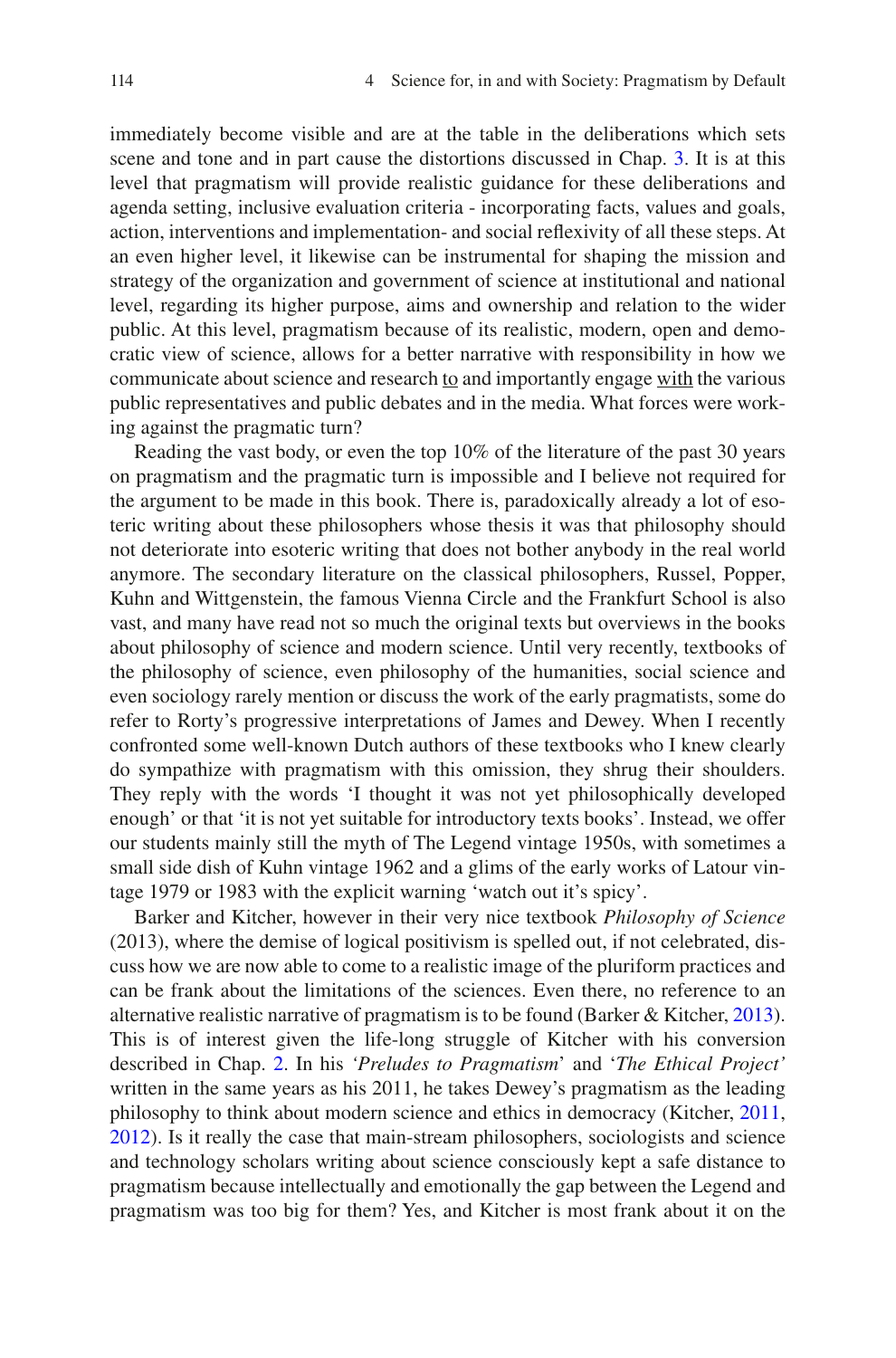very frst pages of *Preludes*: *'Classical pragmatism is, I believe, not only America's most important contribution to philosophy, but also one of the most signifcant developments in the history of the subject…'Twenty years ago, I would not have made that judgement. Like most of my contemporaries in philosophy departments in the Anglophone world, I would have seen the three canonical pragmatists -Peirce, James and Dewey- as well-intentioned but benighted, labouring with crude tools to develop ideas that were far more rigorously and exactly shaped by the immigrants from Central Europe whose work generated what is (unfortunately) known as "analytic" philosophy.'*pxi (Kitcher, [2012](#page-18-9)).

Because of this it has not resulted in a reform and its infuence faded apart from a few philosophers who have kept the debate about it going. Is the pragmatic turn diffcult, for them and most of us, because pragmatism does not offer a new myth or fresh ideology for the twenty-frst century which provides a sense of certainty, an uncontested foundation, a legitimation with which we can assure ourselves and the public about the authority of science? Given Dewey's severe criticism about this *quest for certainty* and the history of the demise of the Legend the deceptively common-sense philosophy of pragmatism clearly seems to contribute to the uncomfortable relation the philosophers and interested scientists have with pragmatism. In addition, we have seen that the Legend has had enormous impact on the politics of science in relation to society, as frontstage narrative, but that this narrative paradoxically is even in use within science, backstage (!) and there has distorted the general view of the sciences and the humanities. At both these levels of the scientifc community the pragmatic turn thus will surely bring gains to many, but losses to others, the former academic elites that lose reputation, access to control and power and its many associated advantages. This institutional feeling of loss and uncertainty also may hold for the philosophers who did not want to be affliated with non-mainstream philosophy and their proponents. Is it so that only after a successful mainstream professional career in academia, with independence of one's peers, there is fnally room and opportunity to engage with the non-mythical mundane pragmatism and does one have the guts to be frank about the Legend?

I will restrict myself here to a concise overview of the main concepts of pragmatism and discuss a bit more in detail the more recent works of the new pragmatists as far as it relates to the philosophical principles and ideas of inquiry.

Richard Bernstein, whose perspective is from the humanities and social sciences, and his experience in the US liberal arts college system, has written with great authority from the broader pragmatist perspective (Bernstein, [1983](#page-17-5), [2010](#page-17-6)). His *Overview* (p1–49, (Bernstein, [1983](#page-17-5))) is quite technical, but provides a comprehensive history of the concept of rationality in modern philosophy which makes the strong case that pragmatism is the default (in my words). His discussion of the work of Habermas and the early infuence of Peirce on Habermas (Habermas, [1970](#page-17-7), [1971\)](#page-17-8) will be revisited in Chap. [5](https://doi.org/10.1007/978-94-024-2115-6_5). Hacking's *Representing and Intervening* (Hacking, [1983\)](#page-17-9), I have quoted already, is very concisely discussing the problems of positivism, especially in the three last pages were the legacy of Peirce is brought in, and in the bit more than 5 pages on what pragmatism has to offer. Hillary Putnam's *Pragmatism (*Putnam, [1995](#page-18-10)*)* especially the less technical chapters on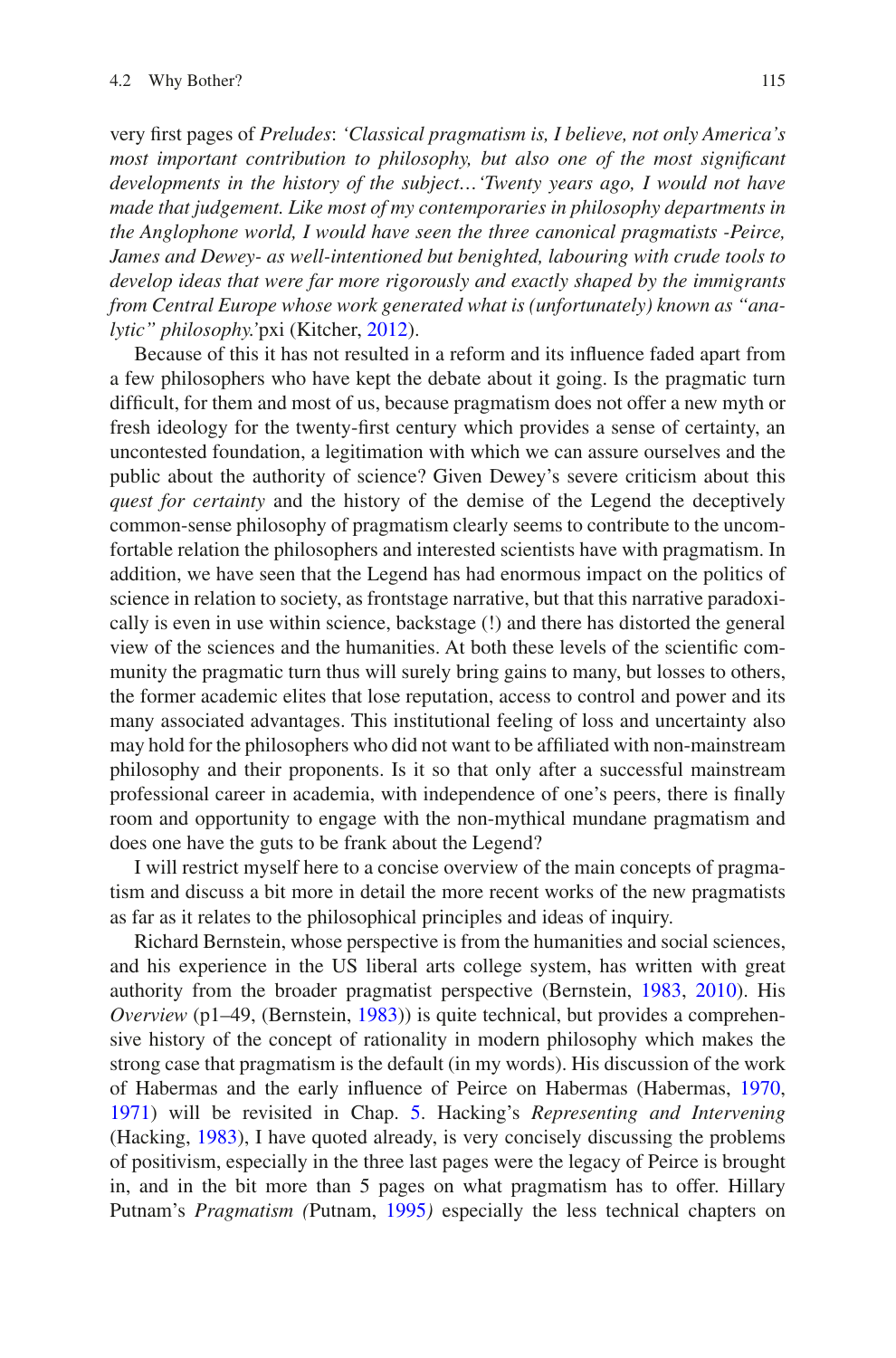William James and the in total 18 pages of Chap. [2](https://doi.org/10.1007/978-94-024-2115-6_2) on *Pragmatism and the Contemporary Debates* are very good reads.

*The Metaphysical Club,* by Louis Menand a professor of English, is a prizewinning highly praised, more literary intellectual history of pragmatism (Menand, [2001\)](#page-18-11). It discusses what prompted these thinkers to work out this unique truly American philosophy between 1870 and 1940. He describes quite colourfully, how they differed in the range of issues they wrote about, in their style and temperament and political engagement. We also get a view of the very different sometimes deeply troubled personal lives they have had, which especially relates to Peirce. Reading this book makes you realize how different the world and the philosophical, religious and political issues were only one hundred years ago. At the same time. it becomes clear how modern and humanistic the pragmatists were regarding their ideas about scientifc inquiry, their critique of the Cartesian and positivistic philosophies, the relation with society and the publics, the methods and social structures. It becomes clear that they refected on inquiry not only from the point of view of *episteme* (theoretical knowledge), but also *techne* (technological application and action) and *phronesis* (practical wisdom and reason) (Bernstein, [1983\)](#page-17-5). Dewey later started a real pragmatist movement which took the thinking and philosophy to many other felds of humanities and social sciences, most of all educational theory, ethics, and political theory on for instance the workings of democracy in the Chicago Laboratory School. Menand provides a fne accessible summary of pragmatism in non-technical language in chapter 13 (p351–375), which starts as follows:

*Pragmatism is an account of the way people think, the way they come up with ideas, form beliefs, and reach decisions'...there is no noncircular set of criteria for knowing whether a particular belief is true. No appeal to some standard outside the process of coming to the belief itself.*

He cites James who had the most expressive style of writing and has been instrumental in promoting the work of Peirce and Dewey in the USA: '*Truth happens to an idea. It becomes true, is made true by events. Its verity is in fact an event, a process, the process namely of verifying it.' 'Beliefs, in short, are really rules for action, and the whole function of thinking is but one step in the production of habits of action.'* He cites James' most discussed and debated statement, which takes the philosophy of Peirce in the eyes of Peirce much too far, but has much inspired Rorty sixty years later years later: *'..the true is the name of whatever proves itself to be good in the way of belief' .* This could in our days well have been a tweet.

Charles Sanders Peirce (1839–1914) was the real founder of pragmatism in the eyes of most philosophers of science. What he thought and wrote at the age of 29 in 1870 is most impressively refecting unbelievable intelligent, independent broad and original scholarship. Reading about him, his temperaments, his personal problems, the hardships that befell him, and how that has also affected his professional career makes you feel sad. Peirce was trained as a natural scientist with laboratory experience and made major contributions to mathematics and formal logics and is regarded as one of the most brilliant American philosophers (Nagel, [1940\)](#page-18-12). He showed us the way out of Cartesian dualisms, the dichotomy of fact and value, the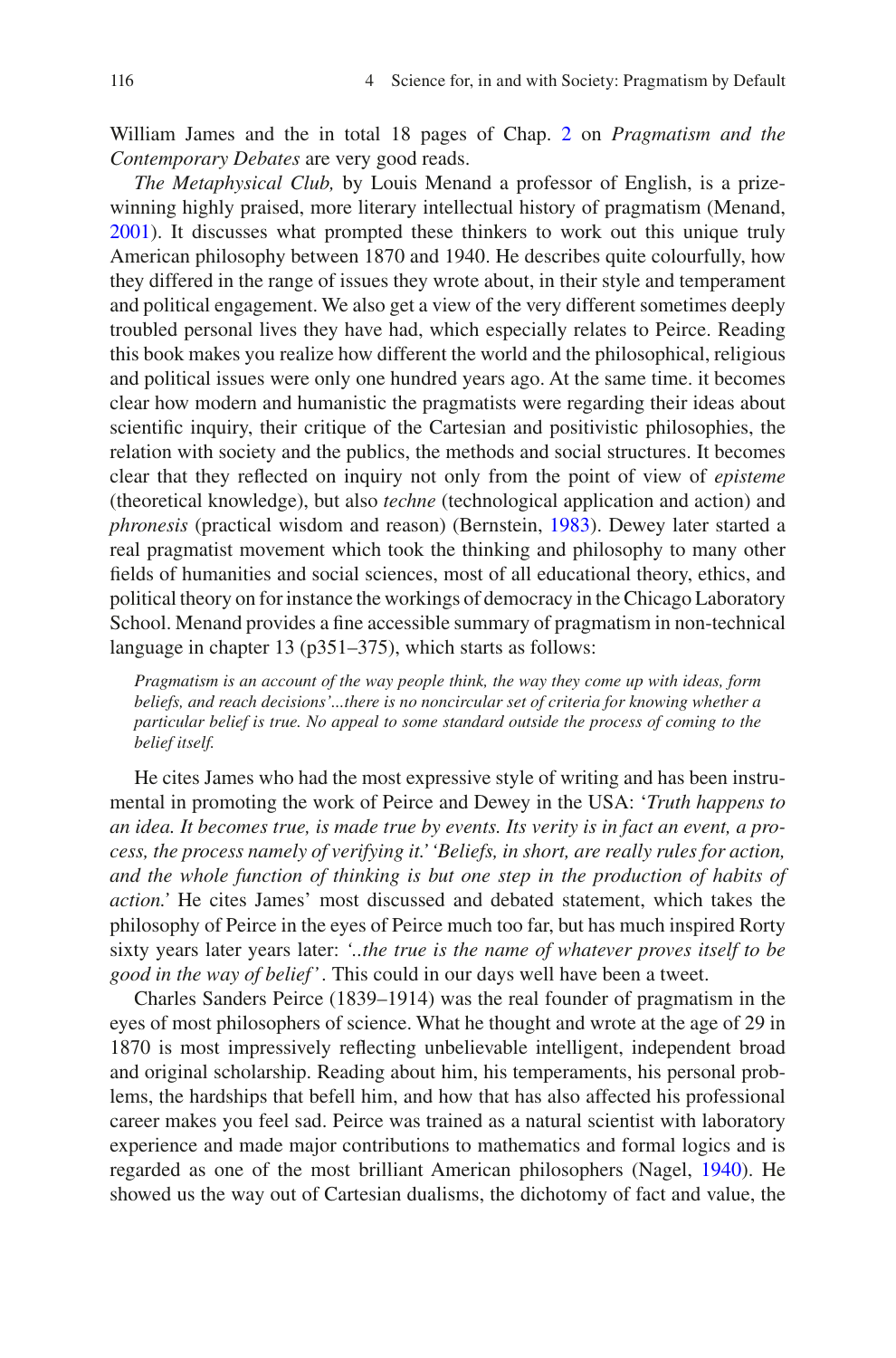problem of representation by theory of reality and the problem of foundations and 'truth'. The impact of his work outside the US was recognized in England by Frank Ramsey in the 1920s. Ramsey discussed Peirce' philosophy with Russel and Moore and in several sessions with Ludwig Wittgenstein in Vienna. (Misak, [2013](#page-18-7); Putnam, [1995\)](#page-18-10) Peirce also infuenced Popper who agreed with 'his critique of the search for epistemological origins that has dominated so much of modern philosophy' (Bernstein, [1983](#page-17-5), [2010](#page-17-6)). Bernstein emphasizes that Peirce, next to more methodological ideas, has strongly proposed the concept of the community of inquirers and *'his relentless criticism of the subjectivism that lies at the heart of so much modern epistemology'* and connects to modern major infuential thinkers, in the next lines: *'…he develops an intersubjective (social) understanding of inquiry, knowing, communication, and logic. Jürgen Habermas has argued that at the turn of the twentieth century there was a major paradigm shift from a 'philosophy of subjectivity' or a 'philosophy of consciousness' to an intersubjectivity (social) communicative model of human action and rationality. One of the primary sources of this shift is evident in Peirce' early papers. The above passage also anticipates the centrality of the community of inquirers in Peirce's pragmatism. ..To say that inquiry is selfcorrecting is to say that a critical community of inquirers has the intellectual resources for self-correction.'*

*It is only in and through subjecting our prejucies, hypotheses, and guesses to public criticism by a relevant community of inquirers that we can hope to escape from our limited perspectives, test our beliefs and bring about the growth of knowledge* (p35/36) (Bernstein, [1983\)](#page-17-5).

We have seen in the previous chapter that this is an ideal of integrity, a major critical aspiration that the community has to effectively perform at all levels of inquiry. Peirce and especially Dewey have been criticized as being naïve in their views of communication and interactions in the process of inquiry and, in Dewey's later works, engaging publics from outside academia. Popper (Popper, [1981\)](#page-18-13) who also in the same vein emphasized the continuous process of criticism in science, also warned against distortions of the discourse by internal and external interests. As the founder, or one of the founders of pragmatism Peirce is favoured and admired especially by philosophers who came from the analytic tradition. Above I cited James's popular version, we would now say 'tweet' of the pragmatic maxim, but Peirce as originator of the maxim was much more subtle on this. Misak, but also others have tried to correct the popular view that was instigated by James. Misak (p29) writes that his notorious statement is to be understood as follows*: 'Consider what effects, which might conceivable have practical bearings, we conceive the object of our conception to have. Then, our conception of these is the whole of our conception of the object'. …'we must look to the upshot of our concepts in order to rightly comprehend them'*. And Misak's favourite: *'we must not begin by talking of pure ideas, − vagabond thoughts that tramps the public roads without any human habitation, − but must begin with men and their conversation'* Misak p31 (Misak, [2013](#page-18-7)).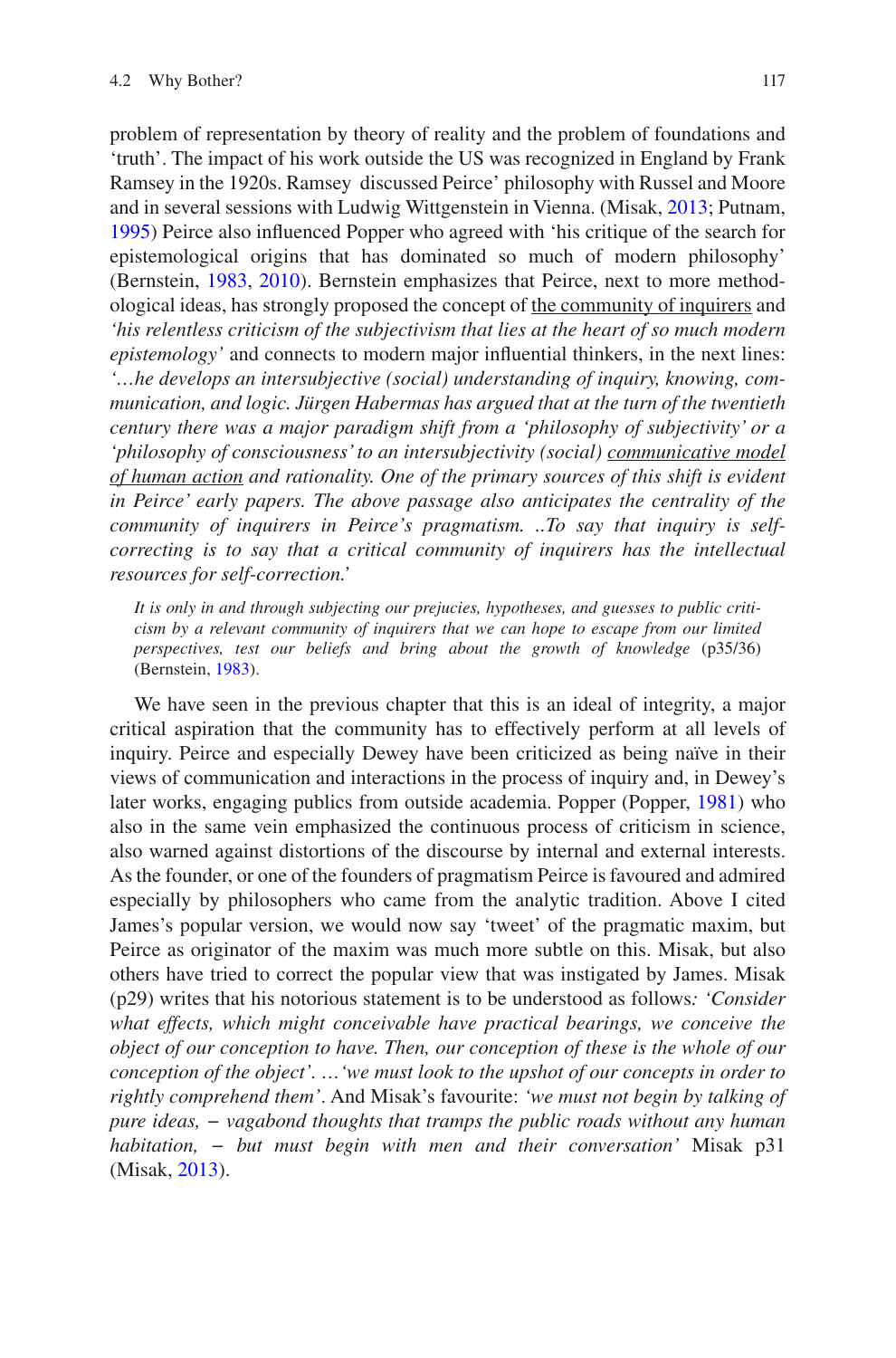He rejected given, timeless principles, stating that 'there is no cognition "not determined by a previous cognition" or "something outside of consciousness" (p39). "*he thought that 'truth was a matter for the community of inquirers' not for the individual inquirer'. Science and inquiry and rationality are matters of getting our beliefs in line with experience, evidence and reason in an ongoing community project. In our efforts to understand reality "each of us is an insurance company'* (p37). This process in practice does never stop. Peirce is categorical to state that this is the case since all our beliefs are imperfect and are subject to continuous testing. There are degrees of acceptance and of trust in a belief of course. It is, he proposes, by this process of *Fixation of Belief* we gradually improve and fnally come to a set of converging true beliefs. But when is fnally? This is problematic but not really: like Popper, Peirce proposed a metaphor: *'its reasoning should not form a chain which is never stronger than its weakest link, but a cable whose fbres may ever be so slender provided they are suffciently numerous and intimately connected* (Collected Papers 5.265). He proposed no unique method, but deduction, induction and abduction, also designated inference to the best explanation. This reminds us in many respects of Poppers falsifcationism of conjectures and refutations. It does sound familiar to active scientists in the natural and social sciences with respect to the hypo-deductive method starting with an idea, or hypothesis to be tested and proven, but falsifcation and refutation is not really the main goal in daily in practice.

John Dewey, a student of Peirce, was very much inspired by the work of Peirce but his view of philosophy and scientifc inquiry was much broader. He was concerned with the role of science in the broad scheme of the problems of society and its diverse publics and of democracy. He wrote extensively about the relation between science, the conduct of inquiry and the problems of these publics. This philosophy which naturally fows over in political theory is the pragmatism I will discuss in Chap. [5](https://doi.org/10.1007/978-94-024-2115-6_5) where involvement and engagement of the publics with scientific inquiry will be discussed in terms of the present societal challenges in our modern times. Dewey had a background in educational theory and pedagogy, child upbringing and development. In his thinking education was a major factor in building civic communities that could allow for public to participate in deliberation about inquiry and action. Education in his mind was life itself. For him inquiry must be prompted by a concrete situation of doubt or a problem and thus foremost had the obligation to contribute to mitigation or solving issues that hindered people from leading the good life. This was the short-term aim of science and he did not bother with the Peircean epistemological problems how in ongoing inquiry in the long run 'truth' comes about. Dewey was a true public intellectual who connected in a natural way inquiry with social action in which he himself engaged forcefully in political actions. He had high visibility in American public life, politics and its debates for instance at the times of McCarthyism.

Bernstein elaborates on Dewey's vision of radical democracy which will be revisited in Chap. [5](https://doi.org/10.1007/978-94-024-2115-6_5) (Bernstein, [1983](#page-17-5)). Dewey wrote widely and a lot. His contribution to the philosophy of science which is most relevant here has been summarized by Hacking where he divides pragmatism in two *'Peirce and Putnam on the one hand and James, Dewey and Rorty on the other. ..It is interesting, for Peirce and*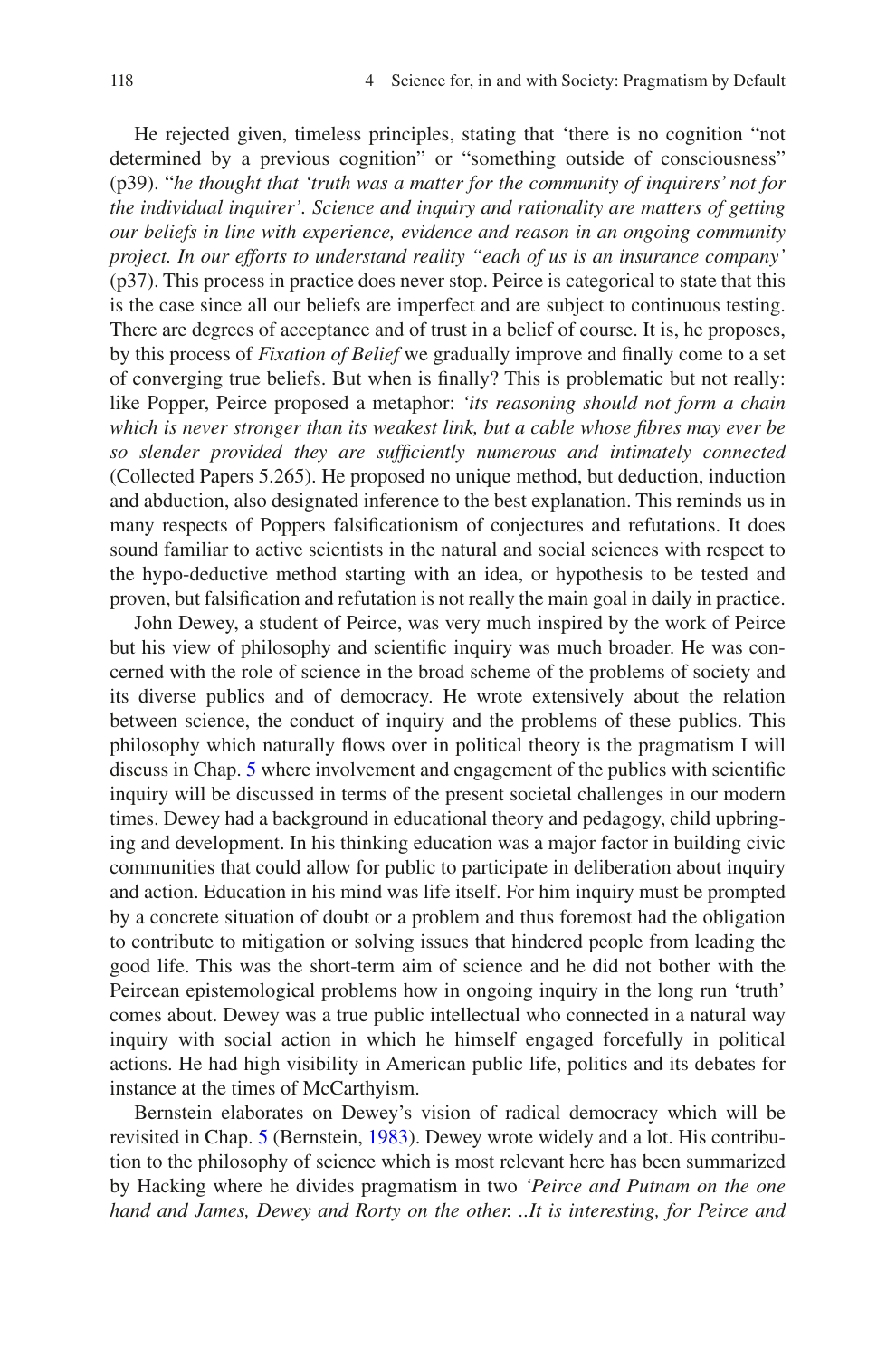*Putnam both to defne the real and to know what, within our scheme of things, will pan out as real. This is not of much interest to the other sort of pragmatism. How we live and talk is what matters, in those quarters. There is not only no external truth, but there are no external or even evolving canons of rationality. Rorty regards all our life as a matter of conversation'. Dewey rightly despises the spectator theory of knowledge…the right track in Dewey is the attempt to destroy the conception of knowledge and reality as a matter of thought and representation. He should have returned the minds of philosophers to experimental science… in his opinion things we make (including all tools, including language as a tool) are instruments that intervene when we turn our experiences into thoughts and deeds that serve our purposes..'* (p 62/63) (Hacking, [1983](#page-17-9)).

Putnam, whom I introduced in Chap. [2](https://doi.org/10.1007/978-94-024-2115-6_2), has made an intellectual journey from analytical philosophy to pragmatism, and even after 1981 apparently became more infuenced by the works of James and Dewey than Hacking in 1983 had anticipated. In the collection of papers published with the telling title *Words and Life (*Putnam, [1995](#page-18-10)*;* Putnam & Conant, [1994](#page-18-14)*)* there is deep admiration for Dewey's philosophy of inquiry as shown in *Pragmatism* that same year*.* '*Perhaps the most detailed case for the view just defended, the view that all inquiry, including in pure science itself presupposes values, is made by Dewey in his Logic* (Dewey, [1939](#page-17-10)), *here I want only to discuss one aspect of Dewey's view, the insistence on a very substantial overlap between our cognitive values and our ethical moral values. I have already examined the claim that there is a fundamental ontological difference between cognitive or 'scientifc' values, and found that the reasons offered for believing that claim fail*.'

Comparing Carnap's (positivistic) view with Dewey's: '*For Dewey, inquiry is cooperative human interaction with an environment; and both aspects, the interactive intervention, the active manipulation of the environment, and the cooperation with other human beings, are critical. For the positivists…the most primitive form of scientifc inquiry, and the form that they studied frst when they constructed their (otherwise very different) theories of induction, was by simply enumerating. The model is always a single scientist…For Dewey the model is a group of inquirers trying to produce the good ideas and trying to test them to see which ones have value'.*

Putnam then states: *…cooperation must be of a certain kind in order to be effective,. It must, for example, obey the principles of "discourse ethics" [here he cites* Habermas]…*When relations among scientists become relations of hierarchy and dependence, or when scientists instrumentalize other scientists, again the scientifc enterprise suffers*.' Dewey was as Putnam states, *not naïve and was aware that there are power plays in the history of science as in the history of every human institution, '"but he still holds that it makes sense to have a normative notion of science*….*Both*  for its full development and for its full application to human problems, science *requires the democratization of inquiry.*

*"Dewey opposes the of the philosophers 'habit of dichotomization of inquiry.' in particular he opposed both the dichotomy "pure science/applied science" and the dichotomy 'instrumental value/terminal value". Pure science and applied science are interdependent and interprenetrating activities, Dewey argues. ..Science helps us to achieve many goals other than the attainment of knowledge for its own sake,*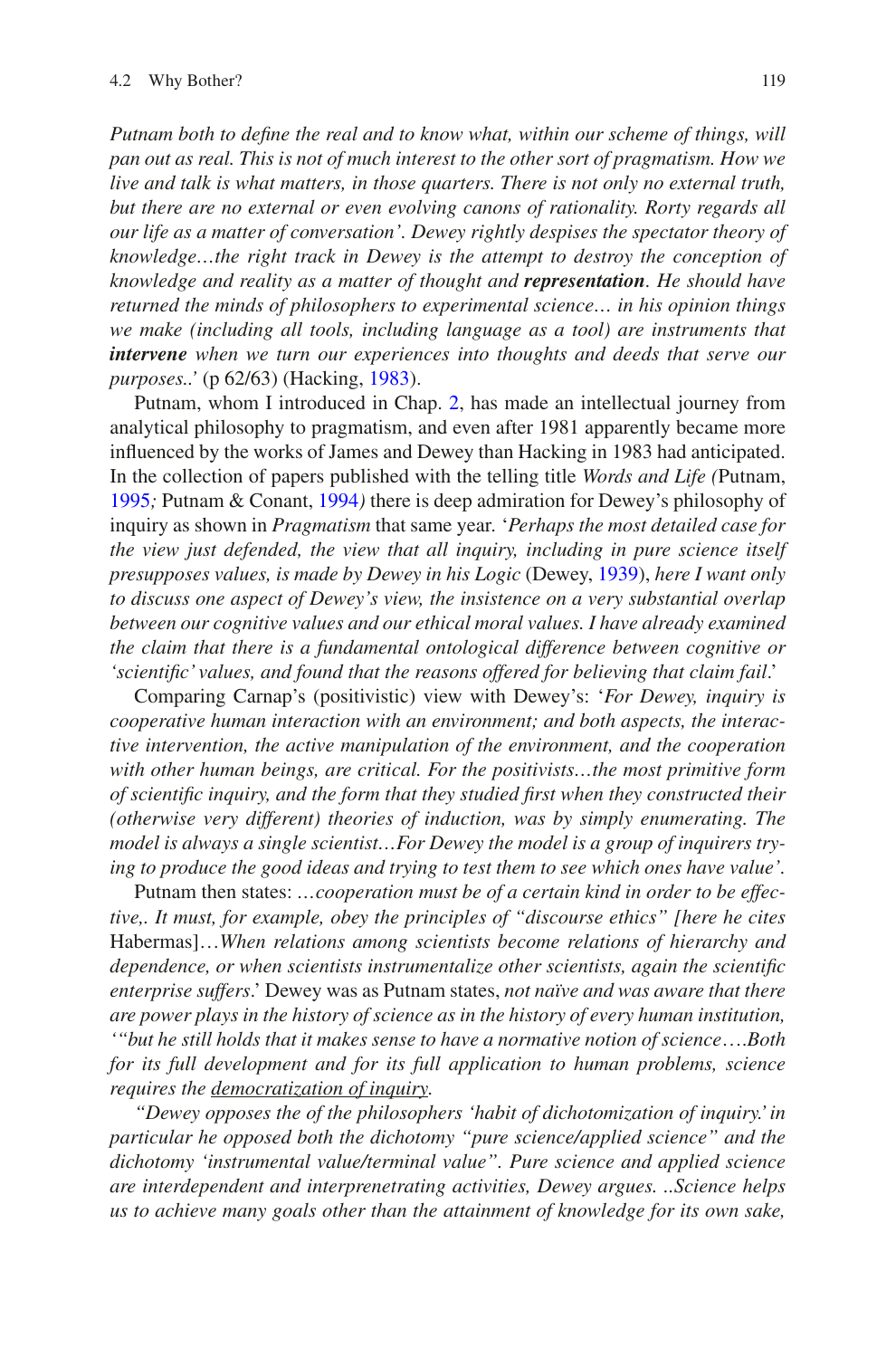*and when we allow inquiry to be democratized simply because doing so helps us achieve those practical goals, we are engaged in goal-oriented activity. ..we are not- nor ever were-interested in knowledge only for its practical benefts; curiosity is coeval with* [= as old as] *the species itself, and pure knowledge is always, to some extent, and in some areas, a terminal value even for the least curious among us* (p172, 173) (Putnam & Conant, [1994\)](#page-18-14).

I have in the previous chapter demonstrated, using Bourdieu's theory of 'the feld'(Bourdieu, [1975\)](#page-17-11), how the internal politics and power games of science have in the past 40 years developed into a system where the discourse ethics due to, among others these dichotomies of the Legend and other related interests is heavily plagued if not seriously distorted. I will discuss in the next chapter how I think the community of inquirers can be improved and organized based on these insights.

#### **4.3 New Pragmatists**

Philip Kitcher is widely considered to be one of the leading fgures of contemporary philosophy of science. I have in Chap. [2](https://doi.org/10.1007/978-94-024-2115-6_2) referred to his profound intellectual struggles to release or even to liberate himself of the analytical tradition and the myths of the Legend. In his *Science, Truth and Democracy (*Kitcher, [2001](#page-18-15)*)*, he takes his critique of the Legend quite some steps further than in *The Advancement of Science* published only eight years before.(Kitcher, [1993](#page-17-12)) His phrasing is cautious, given the then still raging 'science wars' about foundations, objectivity and scientifc authority, in order *'to articulate a picture of the aims and accomplishments of the sciences so that moral and social questions can be brought into clearer focus'* (p xii). He discusses in the frst six short chapters the claims and problems of the Legend related to objectivity, theory choice and how next to cognitive values, social and ethical values play a role gradually introducing the context of inquiry: aims, theoretical and practical interests and social, moral, political and religious values. It feels as if he wants to take the believers of the Legend by the hand and lead them through the desert (of the demise of the Legend) to the other side where between the extremes fertile soil await scientifc inquirers, no matter if they are from the 'hard' or 'soft' sciences. In this book, Kitcher does not explicitly tell the reader that this fertile soil is to be found in the land of pragmatism. Rorty, who wrote like Dupré some nice lines on the back of the paperback edition of 2003, put it like this *'Kitcher navigates very skilfully between the extremes of positivistic science-worship and Foucauldian distrust of the regimes of truth'.* Kitcher, refects on representation and interventions (p52):*'Representations are constructed, but do not construct the world'*. But…*' the impact of categories [claims and theories] on reality 'by way of human intervention is more evident in the biological sciences than in the physical sciences and most striking in those areas of inquiry in which we study ourselves.' 'Categories are consequential. Accordingly, there is important work ….to do be done in reconstructing the ways*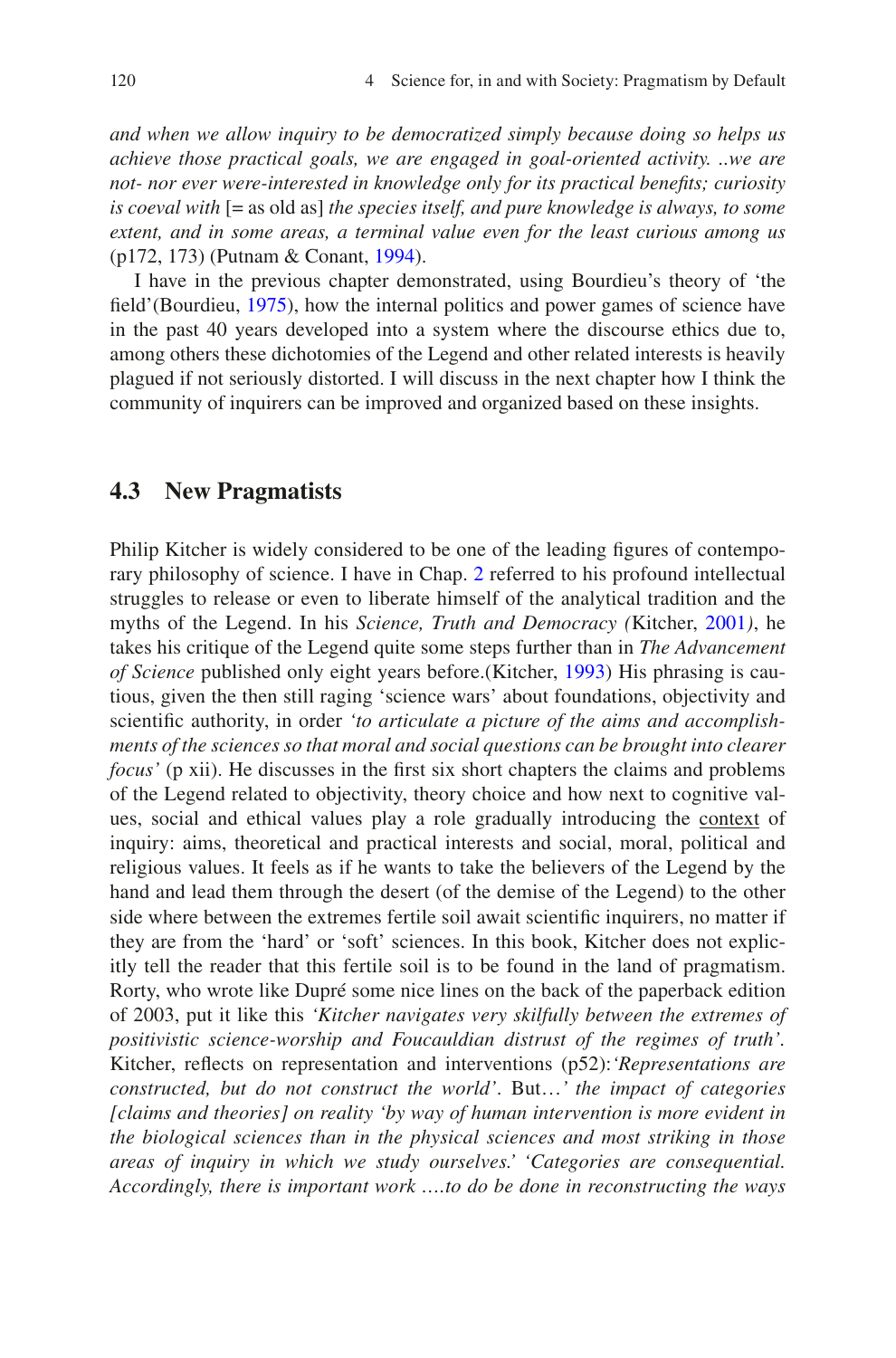*in which our most infuential divisions* (ideas about reality) *were constructed and how they have left their mark on the world we inherit'*.

The history of the 'hard' sciences provides excellent examples for this, but Kitcher mentions scientifcally derived labels such as 'insanity', 'race' 'homosexuality', we now would add 'inequality', 'health' or from a refexive viewpoint 'absolute truth obtained by pure scientifc inquiry'. Kitcher refers to the theoretical and social critique of Michel Foucault, a stranger in the land of the Legend, but thriving on the fertile soil of pragmatism. In the next step Kitcher moves to the idea that theories are to be regarded as maps, a powerful metaphor explicitly put forward before by Wittgenstein, Toulmin and Ziman. Maps are not to be taken to literary refect the world, but always be a substitute that, when accurate, of great value to assist us in navigating and intervening in the world. To take actions, humans trust accepted beliefs that have been shown and proven to work. Users of a specifc map, can improve the map (or have the map improved) based on problems they experienced when they used it, applying new knowledge and technology. There are at the same time many maps possible of a given territory dependent on the changing interests of its users and with new knowledge other maps will be produced. These are different, but not per defnition better maps. The key question for us now is: Who does, and how do we defne what is good? With the metaphor of the map Kitcher arrives at the question of *'the goals of inquiry, a specifcation of what constitutes signifcant science that will apply across all historical contexts and, independent of the evolving interests of human beings'* p62). Indeed using examples from biology, he concludes: *'Like maps, scientifc theories…refect the concern of the age. There is no ideal atlas, no compendium of laws, or "objective explanation" at which inquiry aims'*. In an interesting intermezzo, the issue of value neutrality, autonomy and academic freedom, classical faws of the Legend are addressed. These nearly six pages are thus very relevant for our discussion of the myth and how an alternative more realistic theory of scientifc inquiry may help out. Kitcher approaches the problem via what he calls 'the myth of purity', the 'pure versus applied dichotomy' rejected on conceptual grounds by scholars before (see Chap. [1](https://doi.org/10.1007/978-94-024-2115-6_1)).

Kitcher, agrees with Dewey that science for the sake of science, to add to the body of knowledge can be signifcant on pure cognitive grounds. *'The aim of science (pure science, basic research) is to fnd truth; the aim of technology (applied science) is to solve practical problems.*' But it is not that simple: *'the aim of science is to discover signifcant truths'* (p87). It is recognized that there is always a chance of practical use somehow, but this is not the interest of the investigator who says to pursue curiosity for curiosity sake. Indeed, we know that, although these investigators virtually all proudly state that they do pure fundamental science, as soon as they are interviewed about their work because of a Nobel prize, a breakthrough paper or a major personal grant that they have won, they start to explain how their work may lead to a new method of treatment, medicine, help solve problems of green energy, etc. There are, says Kitcher always motives for the 'pure' scientist in the background or actually, as we saw in Chap. [3](https://doi.org/10.1007/978-94-024-2115-6_3), in the foreground, as reputation, fame, career options, access to funding because of discoveries to be made. That is not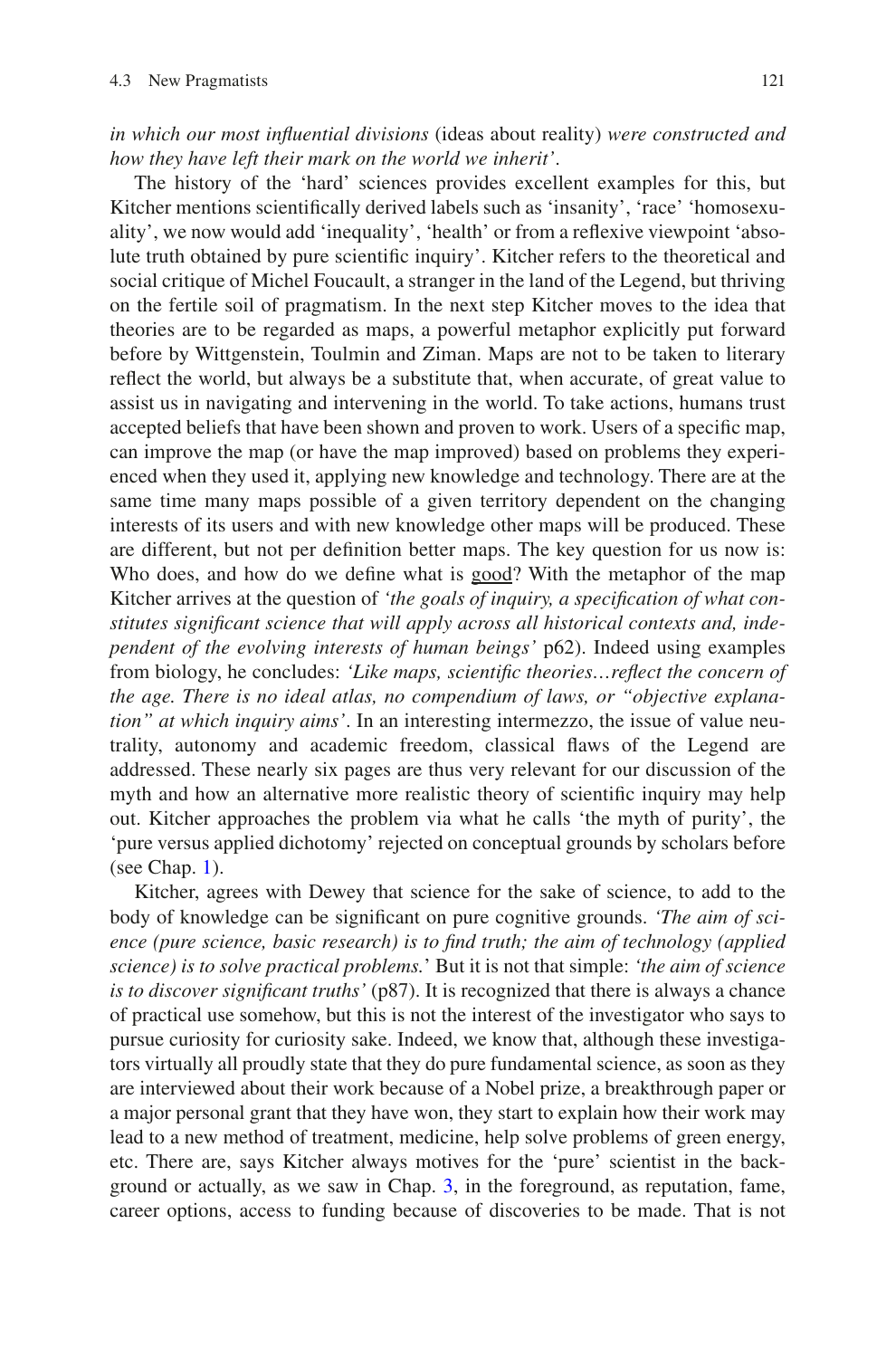different for pure or applied science and not even for technical sciences. The distinction between pure and applied research is blurry, complex and *'in extreme cases researchers can quite legitimately declare their intentions to be thoroughly epistemic. However, when only little curiosity is needed to see that the current [knowledge] has been shaped by dubious ventures from the past, or when the propensity of others to engage in morally consequential applications ought be obvious, the researcher who proclaims solely epistemic intent is guilty of self-deception (at the very least). Pure researchers, then are not simply whose intentions are entirely to promote epistemic signifcance but whose lack of interest in the practical can be justifed'*(p89) Why has the distinction seemed so important? *'It seems to be to limit the scope of moral, social, and political appraisal…to which the practice of science is accountable….but only in the context of applied science, or of technology. The myth of purity proposes that there is a distinction that fulfls these purposes.'*(p89-90) Kitcher obviously rejects this myth for this specifc reason of neutrality and evasion of responsibility*.* We have seen in the previous chapters that the myth of purity also implicitly and explicitly confers the message to and from academia that pure science is morally and ethically pure and therefore the 'high church', whereas applied science and technology are stained with non-scientifc bias and interests hence are 'low church'. This goes back to Greek philosophy and has survived until it was incorporated in the Legend but is frmly rejected by pragmatism. It are the intentions, the value and impact, the actions it makes possible, not the practices and methods of inquiry that count.

In the following chapters, he takes the fnal step, beyond *'the traditional philosophy of science .. that provided a very narrow normative perspective science.'(p111)* The next problem is how to organize *well-ordered science* in the larger community of inquiry in interaction with policy making and the publics knowing that for signifcant science it must relate to contexts where the problems are. This is a central theme encompassing all sciences alike pure, applied and technology. Kitcher agrees with the pragmatists that it is the obligation and responsibility of scientists to strive for well-ordered science. The interests of the less powerful publics are to be cared for, taking into account as Kitcher states, the problem of vulgar democracy and tyranny of the ignorant which is a nightmare scenario for scientists who believe any interaction with representatives of lay publics threatens basic science. On the other hand, scientifc inquiry needs to be protected against the interests of the powerful private parties who have advantages in funding and protected from unwanted political infuences. A problem that has grown bigger and bigger since 1945.

In his *Science in a Democratic Society* published in 2011, Kitcher again takes on the problem of the ideal of well-ordered science in a well-ordered society, obviously much inspired by Dewey. In this book, Kitcher apparently deliberately abstains from explicitly presenting pragmatism as an alternative, or as I say, the default for the obsolete fawed views of the Legend. Still, Kitcher states that the problems of science, in his opinion, relates to the classical theoretical picture of scientifc inquiry, designated the mythical Legend by him before. The legacy problems of the Legend, as we discussed in Chaps. [1](https://doi.org/10.1007/978-94-024-2115-6_1), [2](https://doi.org/10.1007/978-94-024-2115-6_2) and [3,](https://doi.org/10.1007/978-94-024-2115-6_3) also carry over to the way science and its elites interact with society. This I will address in the next chapters.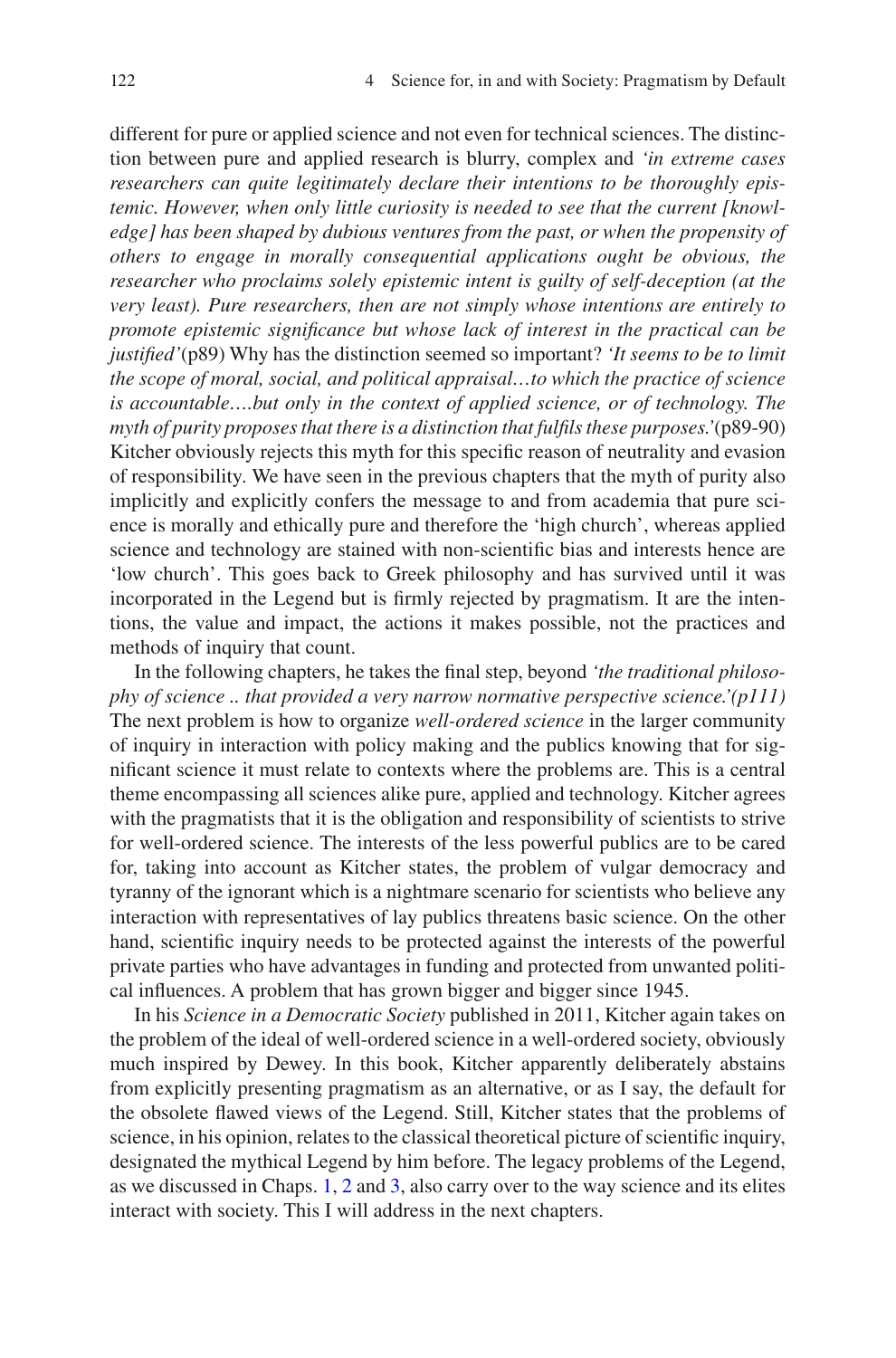Before doing so, I will briefy discuss Ian Hacking's general thoughts about pragmatism mainly based on his contribution to Misak's *New Pragmatists* (Misak, [2007](#page-18-6)). Hacking (1936), who I have cited frequently already, has contributed signifcantly to the philosophy of science. This not from within one particular school of thought, but always taking his own point of view and critically refecting on the thoughts of others and himself. Hacking is a truly independent thinker who kept his intellectual distance to the logical positivists of the Vienna Circle, to those who critiqued the positivists, to most of the new pragmatists and to pragmatism. He refuses to be labelled. He is however not a nihilist, nor a plain relativist or sceptic and he is not at all in total doubt about science. Like many of the philosophers we mentioned until now, he started in physics and mathematics and then changed to philosophy in England in the 1950s. He thus escaped from the omnipresent formative infuence of logical positivism in the USA in those days and confesses that the work of Popper has been his main infuence, which lead Hacking to Peirce. With that philosophical background, he came to the USA in 1974. He says he had no idea why so many young American philosophers found Rorty's *Philosophy and the Mirror of Nature* (Rorty, [1979\)](#page-18-16) so exciting' (p35). That book in fact was, Rorty's very progressive rejection of positivism and rediscovery of pragmatism which for Hacking coming from the UK was not a surprise, but in these days for mainstream American philosophy it surely was. Hacking in his typical argumentative style refuses to be regarded a new pragmatist, but on several of the main themes agrees with the pragmatists: the idea that knowledge has no timeless foundation and is fallible, but that *'science has the unusual virtue being intrinsically self-correcting'*. That came to him via Lakatos and Popper but he says: '*it never occurred to me that all knowledge needs foundations, so I did not well, understand what Popper opposed'. 'Frege had a dream of understanding a pre-given truth that made arithmetic certain, but I never caught the dream'* (p36).*'When I was a student, the search for certainty seemed as dated as Edwardian clothing soon to be favoured by Teddy boys.'* In this context he agrees very much with Dewey *'scathing phrase (of the) 'spectator theory of knowledge* which occupied the classical analytic philosophers. He agrees with the pragmatist's idea, frst proposed by Peirce of the community of inquirers that is instrumental in achieving and testing accepted beliefs. He applauds the pragmatists 'for taking a look' at the practice of inquiry in that sense he says he has always been a pragmatist looking at *'real-life examples and real-life expertise'.* He argues however that this *'is now no more characteristic to pragmatism than it is to any other contemporary style of philosophizing'.* Hacking as quoted in Chap. [2](https://doi.org/10.1007/978-94-024-2115-6_2) before said that '*his view* (that) *realism* (of theories and claims) *is more a matter of intervention in the world than of representation on words and thought, surely owes much to Dewey'*. *I recognised that Dewey has there been before me. How did I get there? By talking to my scientifc friends'* (p41)*.* In a very interesting paragraph about the problem of the reality of non-observable theoretical entities in physics, he says that for physics it does not make the slightest difference. '*Perhaps it does matter to the funding of physics: It was once alleged that in the journal Nature that the fallibilism of anti-realism of Popper, Kuhn, Lakatos and Feyerabend caused Mrs*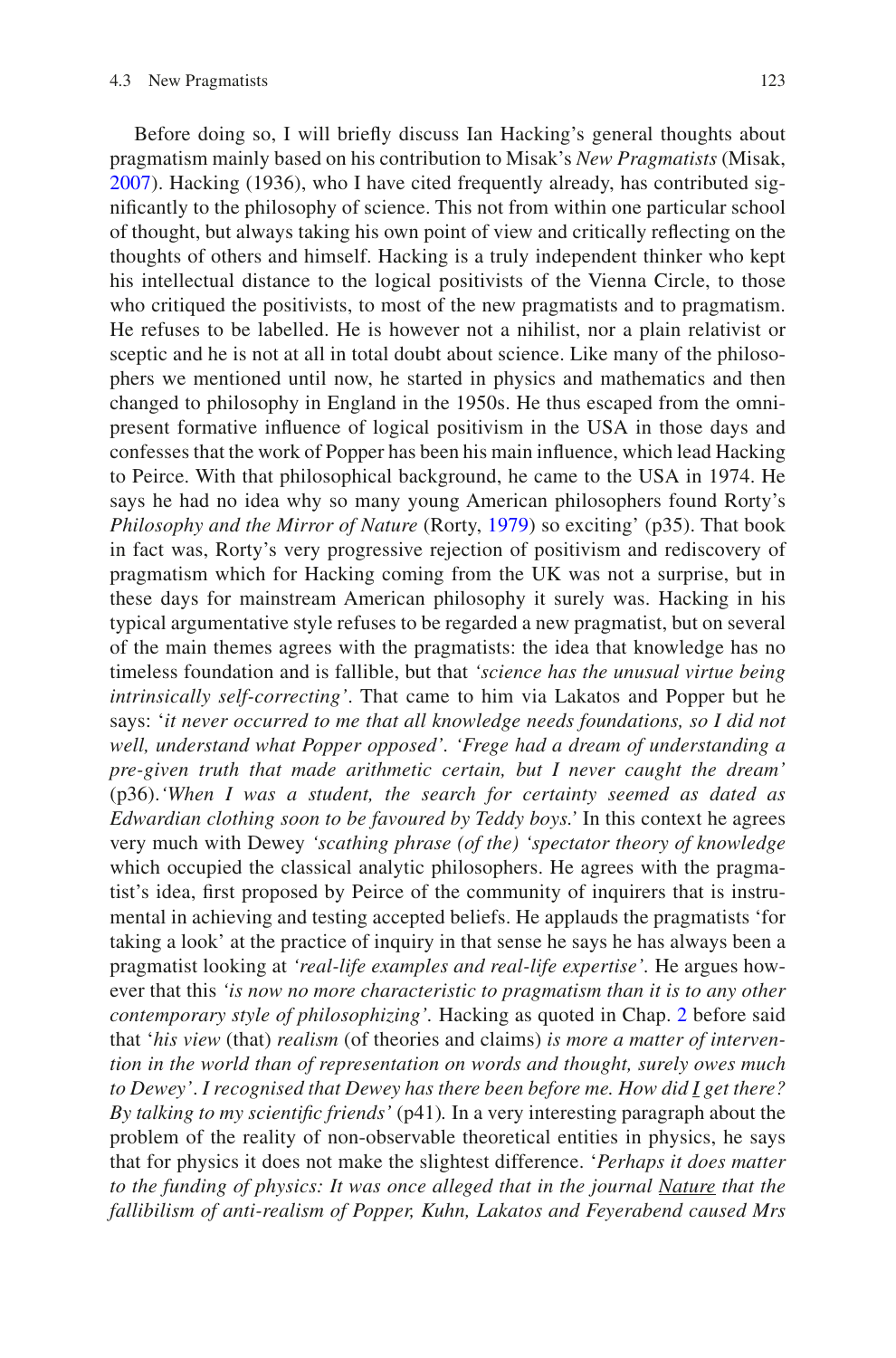*Thatcher to put a spoke in the wheel of British physics.'* Actually, Hacking argues she wanted economic returns on investment, *'cash value and saleable results.'* (p42) After much praise for Dewey, James and Peirce and after he connected Nelson Goodman and Erwin Goffman to pragmatism, at the end of the only 14 pages of his contribution, he remembers how Goodman liked his review of Latour and Woolgar, *Laboratory Life* written nine (!) years after its publication (Hacking, [1988](#page-17-13)).

Latour and Woolgar and especially Bruno Latour have fundamentally changed the discourse about science by 'taking a very serious look' indeed for two years in the 1970s at a biochemistry lab headed by Roger Guillemin. This happened to be the Salk Institute at La Jolla, where I had just in the spring of 1984 visited a Dutch friend who did his post-doc there with another famous group leader. I discovered *Laboratory Life,* a truly seminal book in the summer of 1984 when I was fnishing my PhD on the immunology of human leukaemia's and had already started to work on HIV/AIDS. Kuhn's book was absolutely an eye opener, but this approach of 'taking at good look to science' made a lot of sense to me while culturing cells, doing assays and playing the international games of conferences, publishing and the frst experience with grantsmanship. Yet, it was totally different from anything I had read before (Miedema, [2012\)](#page-18-21) (p15).

## **4.4 Beyond the Legend**

In pragmatism and its view of scientifc inquiry, the 'external' criteria and values do come in, at the stage of testing of reliability and *robustness* from the perspective of the potential user and stakeholder in society (p194) (Kitcher, [2001\)](#page-18-15). This *invasion* of science by external values and perspectives of societal stakeholders, politics, governments and the diverse publics with their interests and problems is felt by many as a breach of Enlightenment, the 'modern Cartesian' ideas of rationality of science and investigation. Some of the new pragmatists, especially Rorty has gone to the extreme of this post-modernism with the apparent conclusion that it all comes down to *'having a conversation'* (Rorty, [1979\)](#page-18-16). Science in that view had no special claim on knowledge and is just a matter of politics and debates, where power and interest, money, emotions and vulgar democracy are at play. Unfortunately, but understandably this latter ('post-modernist') interpretation has in the 1990s led to a vigorous discussion between those who got carried away by it and defenders of science. The defenders presented thoughtful reactions, as outlined in Chap. [2](https://doi.org/10.1007/978-94-024-2115-6_2) and above, regarding the status of the knowledge claims of science without seeking refuge in unrealistic theoretical epistemologies, metaphysics or plain ideology of the Legend (Putnam, [1981,](#page-18-17) [1995,](#page-18-10) [2002](#page-18-18); Putnam & Conant, [1990](#page-18-19), [1994\)](#page-18-14) (Hacking, [1983,](#page-17-9) [1999](#page-17-14)) (Longino, [2002\)](#page-18-20) (Bernstein, [1983](#page-17-5)) (Haack, [2003](#page-17-15); Kitcher, [2001](#page-18-15), [2012\)](#page-18-9).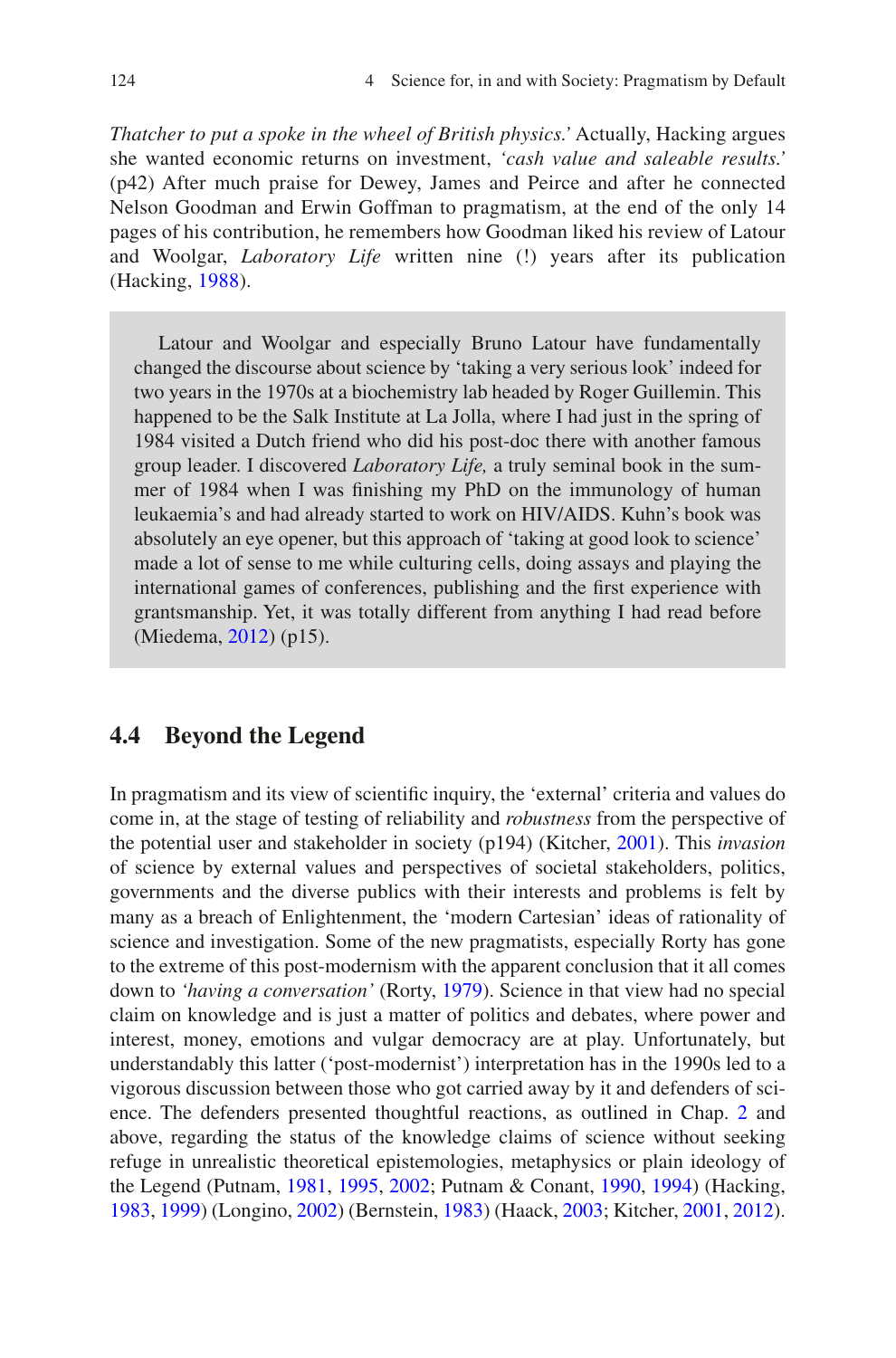Indeed, as we saw, some of the defenders, like Perutz leaned heavily on these empirical positivistic myths of the Legend in their sometimes, resentful writing aimed at 'post-modernist' writers (Perutz, [1995](#page-18-22)).

As we have seen in Chap. [2](https://doi.org/10.1007/978-94-024-2115-6_2) and [4](https://doi.org/10.1007/978-94-024-2115-6_4), philosophy, sociology and history of modern science have over the past 40 years converged to a more pragmatic naturalistic view of science. This is based on the study of the practice of science by sociologists and the so-called new pragmatists and scholars that are close to the philosophies of pragmatism but also by more independent scholars. The conclusion is that scientifc knowledge is robust and trustworthy, not because science applies a unique method, with formal rules founded on a metaphysical framework, that provides an algorithm for arriving at 'truth'. It holds the view that the way knowledge is produced in science is based on a way of working that is very robust and rests on continuous collective inquiry and intersubjective testing, to decide again and again what are the best insights, theories or beliefs. Testing, validation and failing, involves the testing of knowledge claims in the various theoretical and historical contexts, but including that of the practice of the corresponding problems in the real world. Knowledge has signifcant value if it proves to be useful, for peers, or if it is more than a consistent theory and whether it also successfully informs our actions in the real world. This in fact relates to science, all sciences and research, as it is how researchers in and outside academia and universities have come to know it by doing it – and not in the least, because it is how it is actually very successfully being done and has successfully been done since centuries.

Having shown the power of pragmatism in explaining how knowledge is produced and how in open two-sided interaction and communication with the relevant publics the impact of inquiry on the real world and our social life could be improved, one wonders why it has not become mainstream philosophy and sociology of science. Why has it gone through a decline after 1945 until at least the late 1960s. I have in Chap. [2](https://doi.org/10.1007/978-94-024-2115-6_2) discussed the epistemological side of this coin, in the philosophy and sociology of science the Legend was too strong to be replaced, or better said, to let is self be replaced. From the 1920s on, Dewey's infuence and the infuence of pragmatism in particular on the educational system, liberalism and political thinking in the USA cannot be underestimated. After 1945, in that domain of society, an additional and possibly even more important debate with political and religious factions in the USA had to be fought by Dewey, and by his followers after his dead in 1952. The successful launch of Sputnik by the Soviets in October 1957 was a shock to the USA with major long lasting effects on its politics and its science (Lepore, [2018](#page-18-23)). Because of Sputnik, researchers engaged even more in basic natural science who since 1945 were already funded largely and generously by the military, and the NSF was told to deliver to the problems and needs of the military and the space race with 'The Reds'.

After 'Sputnik' and with the Cold War getting more and more impact via the political conservative factions, Dewey's liberal and progressive educational method and his humanistic vision of science and society was openly blamed for the lack of educating competent natural ('hard) scientists who could compete with the Soviets. Dewey was accused for not rejecting Soviet communism, especially Stalinism and of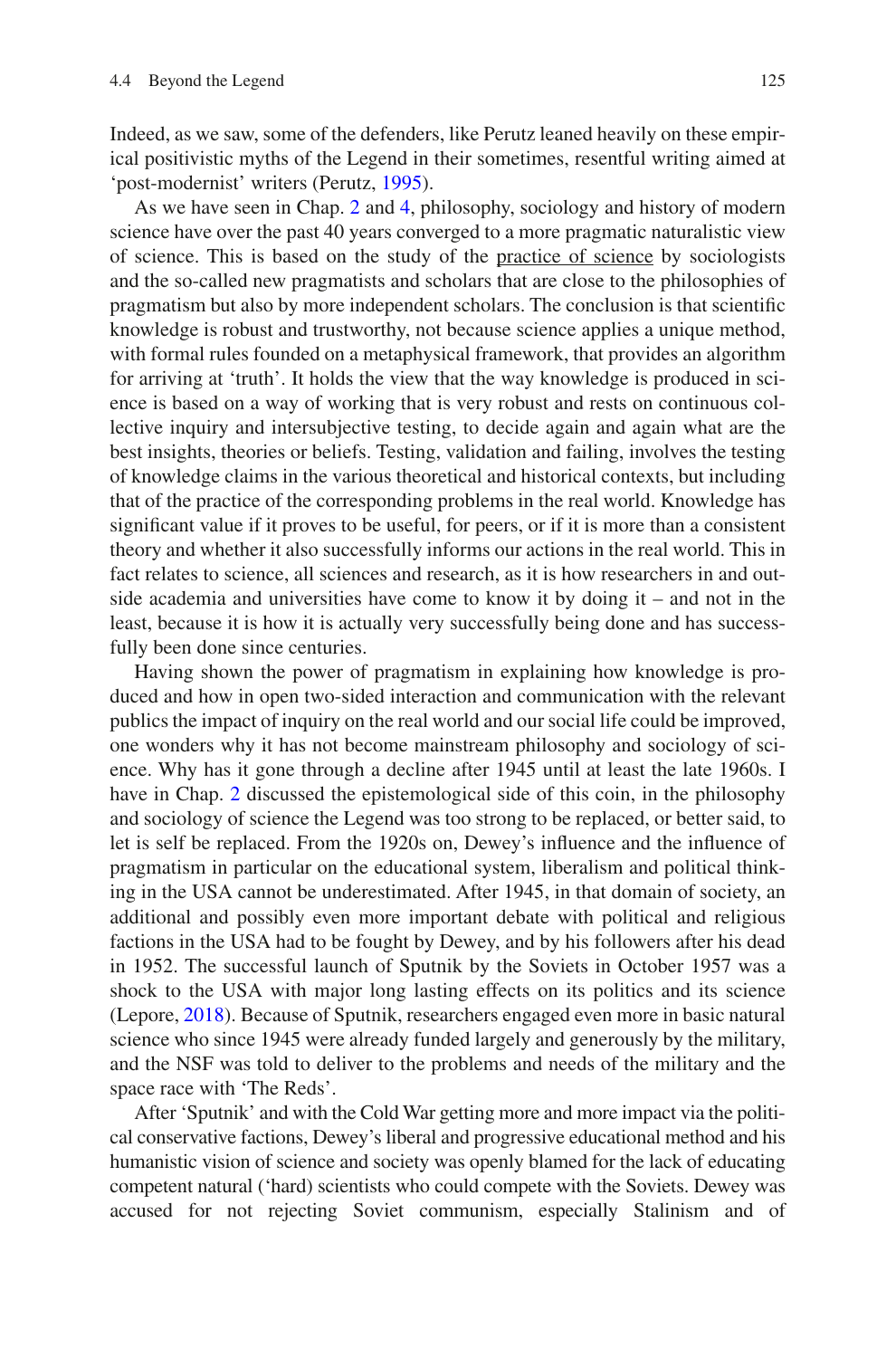anti-religious sympathies. This was, as we saw in Chap. [2](https://doi.org/10.1007/978-94-024-2115-6_2), in support of the popular positivist and the Mertonian vision of science. Importantly, it resonated with the fears of the positivist philosophers of science who had before the war emigrated to the USA from Europe for infuence from Marxist and dictatorial politics on science. Although the accusations of Dewey where very poorly supported and mostly derived from poor reading of his work, Dewey and pragmatism despite signifcant and diverse support from Sidney Hook and the more moderate Reinhold Niebuhr were side-lined through political and public pressure groups and also eventually by President Roosevelt himself. In addition, the subsequent wave in the 1970s when positivism was associated with technocratics and warfare, the fact that the prominent initiators of the Frankfurter Schule, Marcuse and Horkheimer erroneously associated pragmatism with positivism and scientism and repression had its effects. This is important with respect to our understanding of the temporary decline of pragmatism and its impact on science and research in the twentieth century. The social and political analysis of this decline is of great interest, since it is a case in point how external infuences of political, cultural and religious values and opinions shape the growth of modern science. It is however outside the scope of this book, and I refer for that to Patrick Diggins' detailed history of *The Promise of Pragmatism* (Diggins, [1994\)](#page-17-3).

### **References**

<span id="page-17-4"></span>Barker, G., & Kitcher, P. (2013). *Philosophy of science: A new introduction*. Oxford University Press.

- <span id="page-17-2"></span>Beck, U., Giddens, A., & Lash, S. (1994). *Refexive modernization: Politics, tradition and aesthetics in the modern social order*. Polity Press.
- <span id="page-17-5"></span>Bernstein, R. J. (1983). *Beyond objectivism and relativism: Science, hermeneutics, and praxis*. Basil Blackwell.
- <span id="page-17-6"></span>Bernstein, R. J. (2010). The pragmatic turn. In *Cambridge*. Polity.
- <span id="page-17-11"></span>Bourdieu, P. (1975). The specifcity of the scientifc feld and the social conditions of the progress of reason. *Information (International Social Science Council), 14*(6), 19–47. [https://doi.](https://doi.org/10.1177/053901847501400602) [org/10.1177/053901847501400602](https://doi.org/10.1177/053901847501400602)
- <span id="page-17-10"></span>Dewey, J. (1939). *Logic: The theory of inquiry*. George Allen & Unwin.
- <span id="page-17-1"></span>Dewey, J., & Rogers, M. L. (2016). *The public and its problems: An essay in political inquiry*. Swallow Press.
- <span id="page-17-3"></span>Diggins, J. P. (1994). *The promise of pragmatism: Modernism and the crisis of knowledge and authority*. University of Chicago Press.
- <span id="page-17-0"></span>Gibbons, M., Limoges, C., Nowotny, H., Schwartzman, S., Scott, P., & Trow, M. (1994). *The new production of knowledge: The dynamics of science and research in contemporary societies*. SAGE Publications.
- <span id="page-17-15"></span>Haack, S. (2003). *Defending science–within reason: Between scientism and cynicism*. Prometheus Books.
- <span id="page-17-7"></span>Habermas, J. (1970). *Toward a rational society*. Heinemann Educational Books.
- <span id="page-17-8"></span>Habermas, J. (1971). *Knowledge and human interests*. Beacon Press.
- <span id="page-17-9"></span>Hacking, I. (1983). *Representing and intervening: Introductory topics in the philosophy of natural science*. Cambridge University Press.
- <span id="page-17-13"></span>Hacking, I. (1988). The participant irrealist at large in the laboratory. *The British Journal for the Philosophy of Science, 39*(3), 277–294. <https://doi.org/10.1093/bjps/39.3.277>
- <span id="page-17-14"></span>Hacking, I. (1999). *The social construction of what?* Harvard University Press.
- <span id="page-17-12"></span>Kitcher, P. (1993). *The advancement of science: Science without legend, objectivity without illusions*. Oxford University Press.